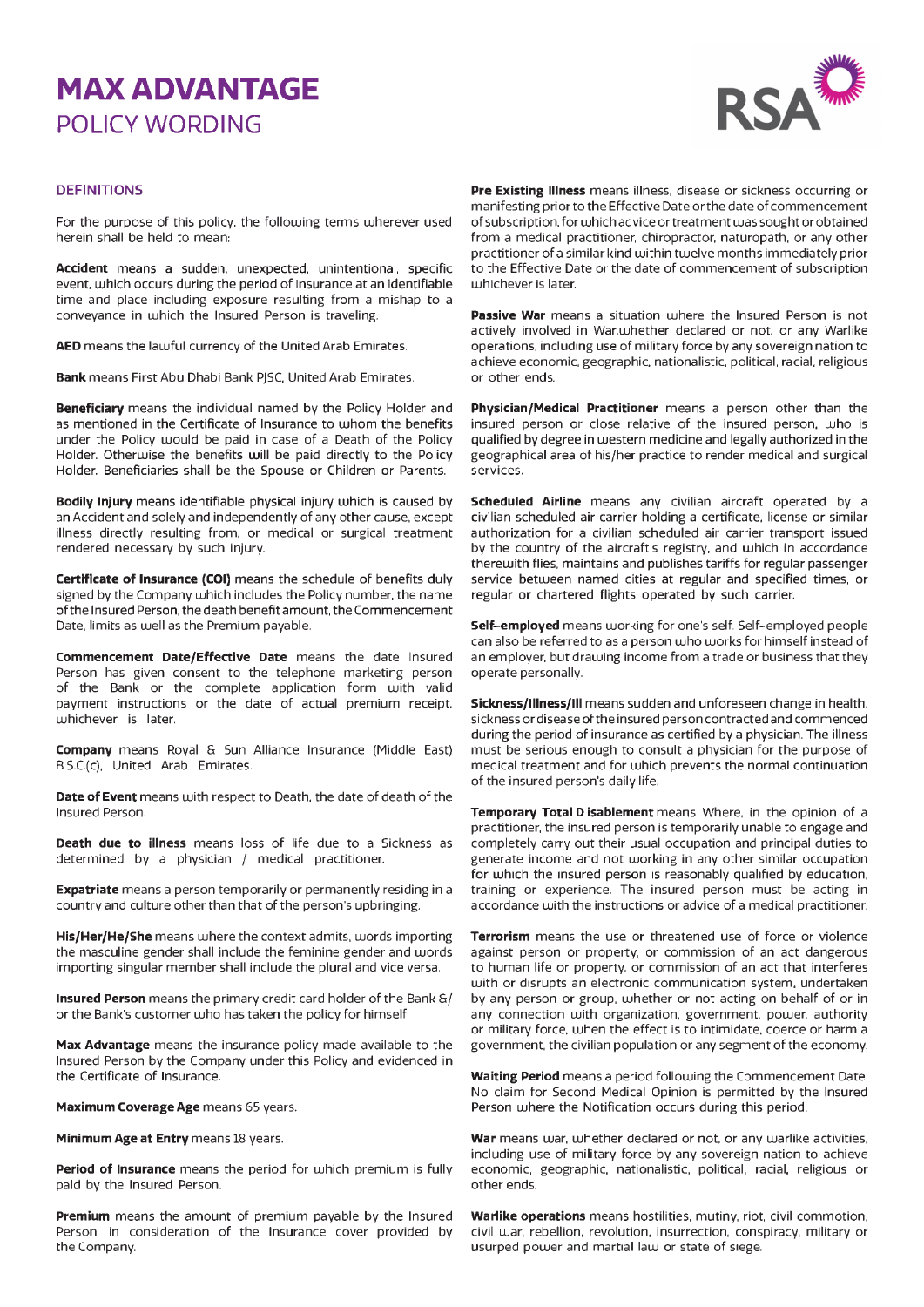#### PERSONAL ACCIDENT

#### **ELIGIBILITY FOR COVER**

The Insured Person must:

- 1. Meet the eligibility conditions stipulated by the Bank:<br>2. Be older than 18 years and under 64 years at the
- Be older than 18 years and under 64 years at the
- Commencement Date;
- 3. Be a UAE citizen/ resident;
- 4. Be a salaried employee;

The coverage stated hereunder are valid only in respect of the amount of indemnity specifically indicated in the Policy, its limitation and subject to payment of the appropriate premium.

#### **ACCIDENTAL DEATH**

If a covered Injury results in the death of a Named Insured within one hundred eighty (180) days of the date of Accident, the Company will pay the Principal Sum Insured applicable to such Named Insured in accordance with the Table of Benefits, less any other amount paid or payable under Benefits payable under Permanent Partial Disability and/ or Permanent Total Disability.

#### **PERMANENT TOTAL DISABILITY DUE TO ACCIDENT**

If, as a result of a covered Injury and commencing within one hundred eighty (180) days of the date of Accident, a Named Insured becomes Totally and Permanently Disabled and such disability has continued for a period of twelve (12) consecutive months, the Company will pay the Principal Sum insured applicable to such Named Insured in accordance with the Table of Benefits, less any amount paid or payable under Permanent Partial Disability. The Named Insured must still be Totally and Permanently Disabled at the end of the twelve (12) consecutive month's period

#### **PERMANENT PARTIAL DISABILITY DUE TO ACCIDENT**

If a covered Injury results in any of the specific Losses to a Named Insured as shown in the PPD Table Of Benefits and within one hundred eighty (180) days of the date of Accident, the Company will pay the scheduled percentage of the Principal Sum Insured applicable to such Named Insured in accordance with the Table of Benefits.

#### **PPD TABLE OF BENEFITS**

| Losses                                       | <b>Right</b> |      | Left |
|----------------------------------------------|--------------|------|------|
| For total loss of an upper member            | 70%          |      | 60%  |
| For total loss of the hand or forearm        | 60%          |      | 50%  |
| For total loss of a lower member             |              |      |      |
| above knee                                   | 60%          |      | 60%  |
| For total loss of a lower member at the      |              |      |      |
| level of the knee or below                   | 50%          |      | 50%  |
| For total loss of a foot                     | 40%          |      | 40%  |
| For total loss of the thumb                  | 18%          |      | 16%  |
| For total loss of the index finger           | 14%          |      | 12%  |
| For total loss of the pinky                  | 12%          |      | 10%  |
| For total loss of the middle finger          | 8%           |      | 6%   |
| For total loss of the ring finger            | 8%           |      | 6%   |
| For total loss of the big toe                |              | 5%   |      |
| For total loss of any other toe              |              | 3%   |      |
| For total deafness of one ear                |              | 10%  |      |
| For total deafness, both ears                |              | 40%  |      |
| For total loss of visual acuity of one eye   |              | 25%  |      |
| For total loss of visual acuity of both eyes |              | 100% |      |
| For total loss of speech                     |              | 100% |      |

Total, irremediable functional loss of use of an organ or member shall be considered as total loss thereof. For reduced functional use, the stated percentage shall be reduced in proportion to the lost functional use.

In case of occurrence of more than one of the Losses specified in the PPD Table Of Benefits as a result of any one Accident, the total indemnity payable hereunder is established by adding the indemnity corresponding to each single loss up to a maximum limit of 100% of the Principal Sum Insured.

For the terminal phalanx of the fingers, with the exception of the

thumb, only total removal will be considered as Permanent Partial Disability due to Accident. The indemnity for total functional or anatomical loss of the phalanx of the thumb and for an anatomical loss of the phalanx of the big toe is fixed at 1/3rd with the percentage specified for total loss thereof.

For cases of total loss not specified in the PPD Table Of Benefits, the indemnity shall be fixed by taking into account the permanently reduced capacity of the Named Insured for any occupation. In the event of anatomical loss or functional reduction of an organ or member already diminished, the above percentage shall be reduced taking into account the pre-existing disability.

#### **TEMPORARY TOTAL DISABLEMENT DUE TO ACCIDENT**

The Company will pay the insured person a weekly allow anceup to a maximum of fifty two (52) weeks and as per the amount shown on the Certificate of Insurance, if, during the insurance period, a covered injury which solely and independently of any othercause results in temporary total disablement to the insured person within four (4) consecutive weeks after the date of the accident. The weekly allowance is payable whilst the temporary total disablement persists and the insured person should be unable to completely carry out his/her work and is incapable to return to his/her normal duties at full capacity. The insured person has to justify that he/she was employed on the first day ofdisability, whether under a permanent gainful contract of employment or under a fixed term contract of employment and that he/she had to stop working completely as a result of accident and is still unable to resume work at the timethe claim is reported. ln case less than three (3) months have elapsed between two (2) temporary total disablement claims, both claims are assumed to make only one.

#### **ACCIDENTAL MEDICAL REIMBURSEMENT**

If a covered Injury results in medical treatment of a Named Insured commencing within thirty (30) days of the date of Accident, the Company will reimburse the Named Insured for Covered Medical Expenses, subject to any Deductible and up to the Sum insured applicable to such Named Insured in accordance with the Table of Benefits. All Covered Medical Expenses must be incurred within fifty two (52) weeks from the date the Named Insured's coverage terminates under the Policy and are not to exceed the amount payable to such Named Insured in accordance with the Table of Benefits as a result of anyone Accident.

#### **REPATRIATION OF MORTAL REMAINS**

The Company will reimburse the beneficiary up to the maximum amount shown on the Certificate of Insurance, in the event that the insured person dies due to an accident, for the costs of funeral expenses and local burial abroad at the place of death or the reasonable and unavoidable costs for transporting the insured person's mortal remains or ashes and his/her personal baggage back from the place of death to the country of residence or country of citizenship.

#### **AIRFARE FOR A FAMILY MEMBER ON REPATRIATION**

In case of accidental death of the insured Person during the insurance period, the Company shall reimburse the return economy airfare expense for an immediate family member or close relative up-to a maximum amount as specified in the Certificate of Insurance. This amount is payable to the family member or close relative accompanying the corpse.

#### **EMERGENCY CASH BENEFIT**

In the event of accidental death or permanent or partial disability of an Insured Person covered under this policy during the insurance period and due to a cause not specifically excluded under this policy, we shall pay emergency cash benefit amount as shown on the Certificate of Insurance.

#### **IN HOSPITAL DAILY ALLOWANCE DUE TO ACCIDENT - PAID WEEKLY**

The Company will pay the insured person a weekly allowance as a cash benefit up to a maximum of ninety (90) days and as per the amount shown on the Certificate of Insurance subject to two (2) days excess, if, during the insurance period, the Insured Person is confined in a hospital as adirect result of an accident and subject to the following exclusions:

• Hospital confinement due to surgery or medical treatment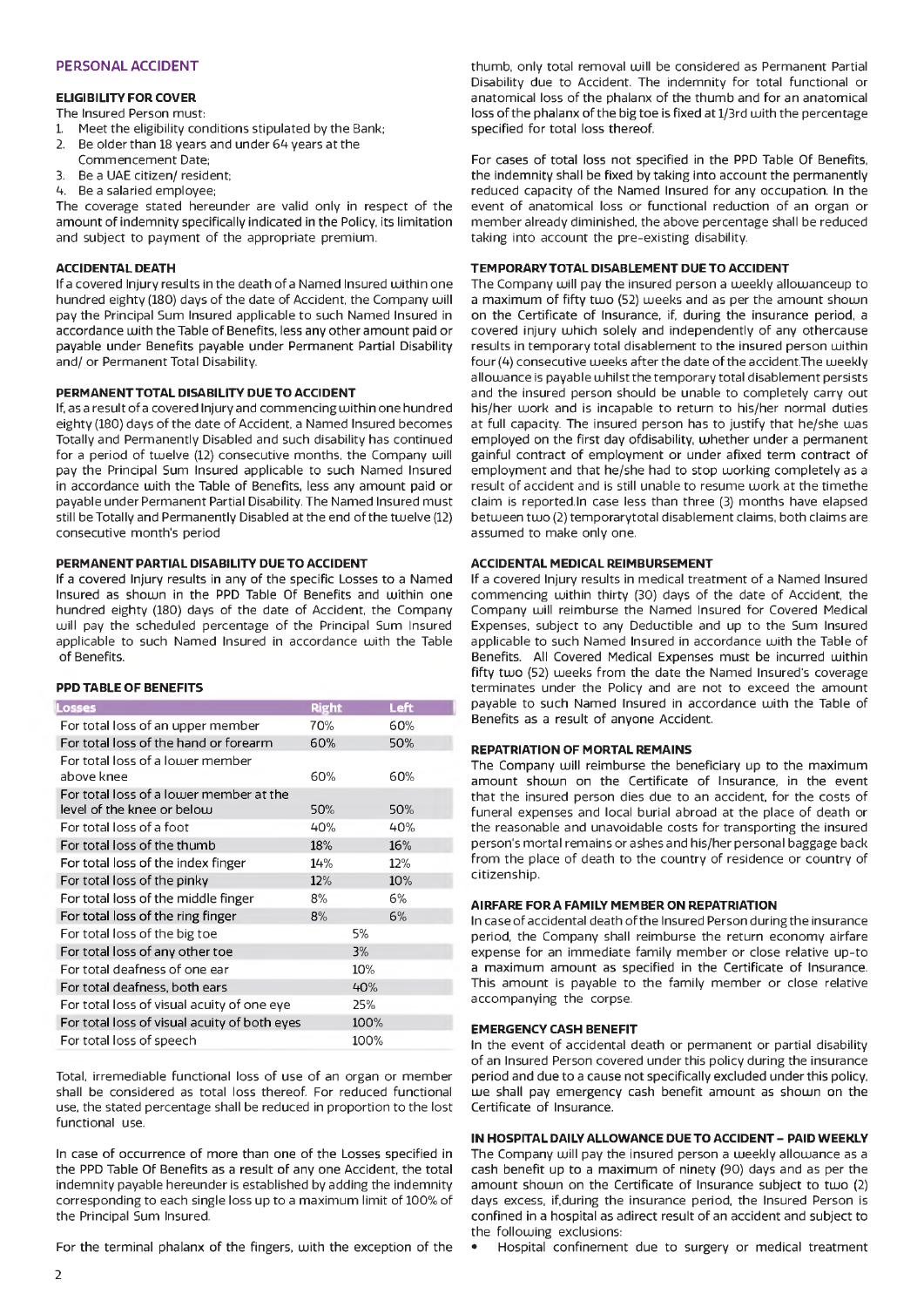which is not substantiated by a written report from the qualified medical practitioner;

- Hospital confinement due to quarantine and/or infectious disease;
- No compensation shall be payable if the Insured Person's living area has beendeclared as an infected area;
- Hospital confinement for non-essential medical treatment and/ or non-emergency treatment which are not directly related to the illness or injury;
- Hospital confinement contrary to the advice of and which are not thought necessary by a medical practitioner;
- Hospital confinement due to any and all cosmetic surgeries, refractive errors of eyes or hearing-aids;
- Hospital confinement as a result of injury or illness that occurred prior to the insurance period;
- Hospital confinement relating to;
- Pregnancy or childbirth; or
- Injury and/or illness arising from you being under the influence of alcohol or drugs;
- Hospital confinement which is a result of stress, anxiety or nervous disorder;
- Hospital confinement as a result of pre-existing medical conditions
- Hospitalisation outside the country of residence.

#### **SECOND MEDICAL OPINION**

The medical consultation service known as 'Second Medical Opinion', allows the Insured Person, to receive a second medical opinion directly from medical specialists working in world-class medical institutions, in case of suffering from any medical condition or grave illness deemed deserving of such an external evaluation based on the nature, severity, or complexity of the condition.

This second medical opinion is provided to any individual covered by the service, on a remote basis without having to travel outside their country of residence. All pertinent data regarding the case is sent via electronic transmission to the Specialist who in-turn provides his/her opinion on the case. This opinion is appropriate in order to confirm a diagnosis, determine a diagnosis for a complex and unresolved case and/or work with the treating Physician to determine that the prescribed treatment is the most appropriate option available locally and/or internationally for the specific condition.

No case may be submitted for review during the first sixty (60) days of coverage. This waiting period begins to count on the same day that the person comes under coverage for this rider.

#### **SECOND MEDICAL OPINION - THE PROCESS**

The Insured Person initiates a request for service by contacting the Company who in turn is responsible to sending the information on the case to their contracted Medical Institute directly or via an appointed third party administrator (TPA). The insured person provides background information on the case, which includes, among other information, a detailed medical history of the individual (provided by the treating Physician) as well as results of all medical tests which have been performed and that pertain to the case. All information is sent via internet unless a different transmission mode (courier) is deemed necessary due to the nature of the materials being sent.

Once the second medical opinion has been issued by the Specialist(s), it is sent to the contracting entity/TPA or directly to the treating Physician, for their subsequent review with the patient.

This 'opinion' may confirm or propose a diagnosis of the case and/ or may help define the most appropriate treatment or procedures available to the Assured at that moment - be it in their own country or internationally. However the final professional evaluation and confirmation of the medical condition/diagnosis and/or the decision on the course of treatment to be followed is the responsibility of the treating Physician.

The Company may, if need be, insist on the above documents to be provided in original for verification. Documents should be submitted within a maximum period of 90 days from date of diagnosis or any extension provided by the Company.

#### **EXCLUSIONS APPLICABLE WITH RESPECT TO SECOND MEDICAL OPINION**

• There are NO exclusions in terms of the type of medical condition

or illness for which a second medical opinion may be requested, as long as it is deemed a critical or grave enough medical condition where such a review is warranted.

- There are NO exclusions for pre-existing conditions for which a second medical opinion may be requested
- A second medical opinion cannot be requested within sixty (60) days of the policy's effective date.

#### GENERAL CONDITIONS

#### **CONTRACT**

This Policy, and any endorsements (if any), the application form (if any) and the Certificate of Insurance shall constitute the entire contract between the parties. All statements made by the Insured Person shall, in the absence of fraud, be deemed representations and not warranties. No such statement shall void this Policy or be used in defense of a claim hereunder, unless such statement is contained in the said Certificate of Insurance.

No Agent but only a duly authorized Officer of the Company has the power on behalf of the Company to extend the time for the payment of Premium or in any way to modify this Policy.

All benefits under this Policy are payable at the Head Office of the Company situated at Dubai, UAE.

Each Insured Person and the Company agree and acknowledge that the Bank is not at any time an agent of the Company. Any claims, disputes or contestations of a Policy Holder in connection with this Policy shall be the full responsibility of the Company. The Company will manage all matters of the administration of the Policy directly with the Policy Holder.

#### **AGE LIMITS**

18 years to 65 years, but not more than 64 at the time of enrolment.. If only the year of birth of an Insured Person is provided to the Company then the date of birth for this Policy shall be January 1st of such Insured Person's year of birth unless it is mentioned & confirmed by passport or National ID.

#### **SUPPLEMENTARY CARD HOLDERS**

Death benefit and Second Medical Opinion under this policy shall be extended only to the primary credit card holders of the Bank.

#### **REVIEW / FREE-LOOK PERIOD**

The Insured Person is entitled to a full refund of premium if coverage under the policy is cancelled by the Insured Person within thirty (30) days from the commencement date, by making a request through the Bank Call Center. The Company reserves the right to decline a second application following the cancellation of the first application under this plan from the same insured Person.

#### **SUFFICIENCY OF NOTICE**

Such notice given to the Company or to any authorized agent of the Company, with particulars sufficient to identify the Insured Person shall be deemed to be notice to the Company. Failure to give notice within the time provided in this Policy shall not invalidate any claim if it shall be shown by the Insured Person or Beneficiary that it was not reasonably possible to give such notice within the time provided and that notice was given as soon as reasonably possible thereafter.

#### **CONTRIBUTION**

In no circumstances can the Insured Person claim under more than one Max Advantage policy with the Bank at any one time

#### **TERMINATION**

Not with standing anything contained herein to the contrary the Monthly Benefit under this policy in respect of the Insured Person shall terminate upon the happening of any one or more of the following:

- i. The insured Person attains the Maximum Coverage Age;<br>ii. Cancellation of this policy by the Insured Person at any
- Cancellation of this policy by the Insured Person at any time in accordance with the terms and conditions of this policy.
- iii. The Insured Person loses his UAE residency status.
- iv. The insured Person's Employment Visa is cancelled.
- v. The insured Person is no longer resident in UAE.
- vi. The date the Policy is terminated;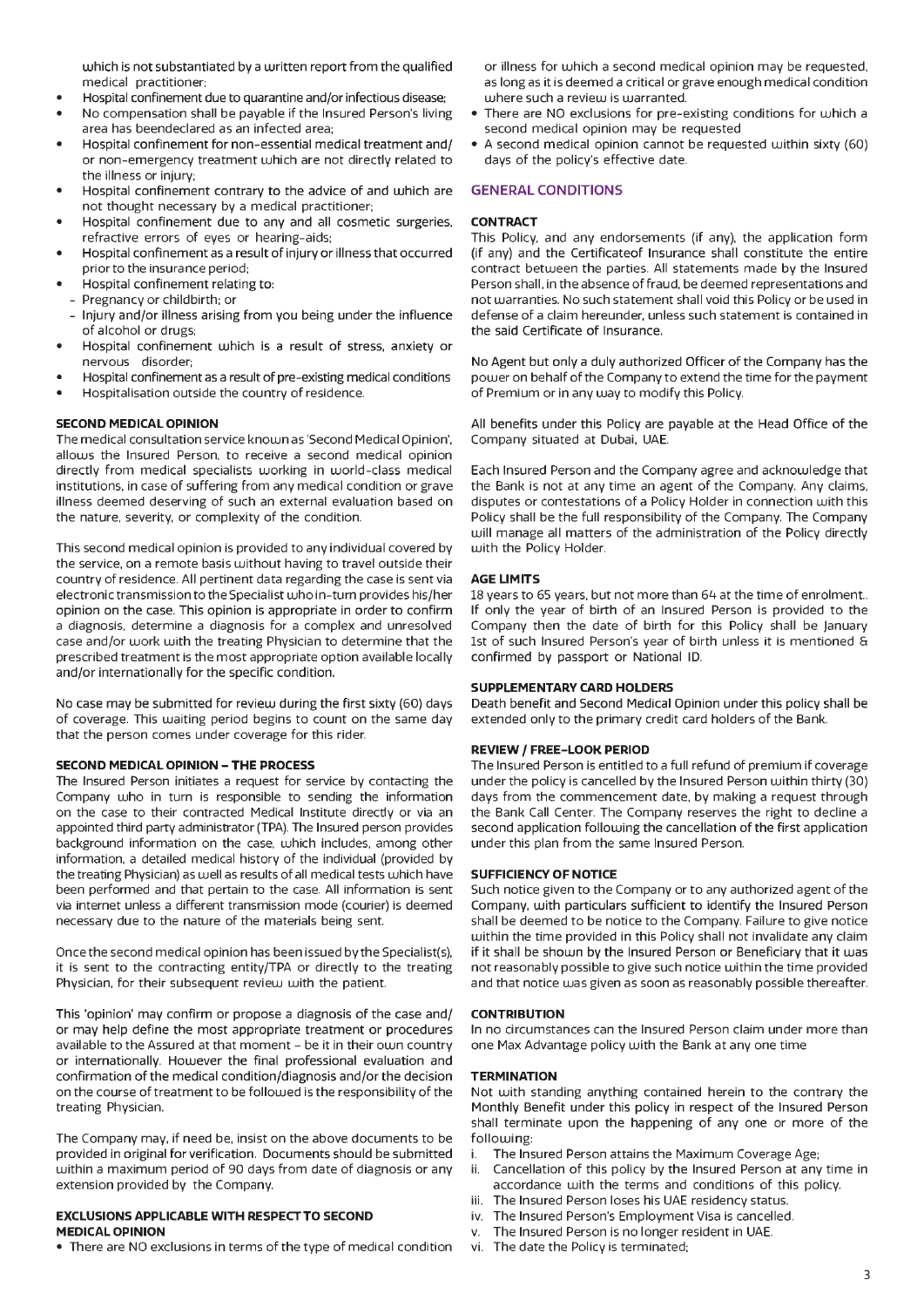#### **OBSERVANCE OF TERMS AND CONDITIONS**

The observance by the Insured Person of the terms of this policy and the truth of the statements and the answers given by the Insured Person in the application form /tele-conversation and other material information provided by the Insured Person shall be condition precedent to any liability of the Company. If the circumstances in which this policy was entered into are materially altered without the written consent of the Company, the policy shall become null and void.

#### **FRAUDULENT CLAIMS**

If any claim under this policy is in any way fraudulent or unfounded, all benefits under this policy shall be forfeited in respect of the particular Insured Person.

#### **ARBITRATION**

If any difference shall arise as to the amount to be paid under this policy (liability being otherwise admitted) such difference shall be referred to arbitration under the Dubai International Arbitration Center (DIAC) Rules, which Rules are deemed incorporated by reference to this clause. The seat of the arbitration will be Dubai. The language used in the arbitration proceedings shall be English. The governing law shall be the substantive law of Dubai. Where any difference is to be referred to arbitration the making of an award shall be final.

#### **JURISDICTION**

This policy shall be governed by and construed in accordance with the laws of the United Arab Emirates. In the absence of a valid arbitration proceeding agreement among the parties, all disputes arising hereunder shall be referred to the exclusive jurisdiction of the courts of the United Arab Emirates.

#### **DATA TRANSFER**

The Insured Person provide the Company with his / her unambiguous consent to process, share, transfer and/ or disclose the personal data of the Insured Person - or any other party to this contract, how soever obtained, to any recipient within or outside the country for the following purposes: (1) Assess and service this policy, (2) to conduct insurance claims Or analysis and (3) to comply with any legal and regulatory obligations to which the Company is subject to.

#### **CUMULATIVE BENEFITS**

The maximum cumulative amount of Benefits payable under this Policy for any one person shall not exceed the amount stated in the Certificate of Insurance. If the Insured Person has more than one Policy issued by the Company then the maximum liability paid under all policies shall not exceed the limits, stated in one Certificate Of Insurance for the highest plan, subject otherwise to the terms and conditions.

#### **REINSTATEMENT OF POLICY**

Reinstatement of the policy after a claim is paid is not allowed. In case if it is found that the Insured Person has re-enrolled into the scheme at any time during the currency of the policy, the policy will become null and void. No claim will be paid and the premium paid by the Insured Person is also not refundable.

When the Policy terminates by reason of non-payment of Premium, any subsequent acceptance of a Premium and reinstatement of the Policy by the Company shall solely be at the Company's option

#### **CANCELLATION**

The Insured Person may cancel the policy at any time by making a request through the Bank Call Center. Such cancellation shall be without prejudice to any valid claim originating prior thereto. If such cancellation is after the 30 days from the commencement date then there will be no refund of the premium.

The Company may cancel the Policy at any time by written notice delivered to the Insured Person or mailed to the last address as shown by the records of the Company stating when not less than fifteen (15) days thereafter such cancellation shall be effective. Such cancellation shall be without prejudice to any valid claim-originating prior thereto.

#### **ASSIGNMENT**

- a) Neither party to this Policy shall directly or indirectly assign this Policy or any of Its rights and obligations, without the prior written approval of the other party.
- b) The right of designation or change of Beneficiary is reserved to the Insured Person. No assignment of interest shall be binding upon the Company until the Company receives written notice of the change of Beneficiary in a form satisfactory to the Company. The Company assumes no responsibility for the validity of such designation or change of Beneficiary or assignment
- c) Consent of the Beneficiary, if any, shall not be requisite to change of Beneficiary or to any other changes in the Policy.

#### **COMPLIANCE WITH POLICY PROVISIONS**

Failure to comply with any of the provisions contained in the policy shall invalidate all claims hereunder.

#### **PREMIUMS**

All premiums are payable in advance by the Insured Person on or before the date they become due; unless official notice of termination has been given.

#### **PREMIUM PAYMENT AND COVERAGE EFFECTIVE DATE**

Coverage in respect of each Insured Person shall commence from the day the Insured Person signs application form of the bank /gives his consent to the Bank to enroll over the phone.

#### **POLICY RENEWAL**

Automatic Renewal, However the Company reserves the right to offer the renewal and also the right to change the premium rates terms and conditions.

#### **CONFORMITY WITH STATUTES**

Any provision of the policy which, on the Policy Effective Date, is in conflict with statutes of the jurisdiction in which the policy is issued, is hereby amended to conform to the minimum requirements of such statutes.

#### **LEGAL ACTIONS**

No action at law or in equity shall be brought to recover on the policy prior to the expiration of sixty (60) days after written proof of loss has been furnished in accordance with the requirements of the policy. No such action shall be brought after the expiration of three (3) years after the time written proof of loss is required to be furnished.

#### **LANGUAGES**

In case of differences over the interpretation of the policy, the Arabic text shall prevail

#### **TERRITORIAL LIMITS**

Worldwide

#### CLAIMS PROCEDURE

Upon happening of an event giving rise to a claim under this policy, the Insured Person shall follow the following procedure:

1. Notification of claims Immediate written notice to the Company but not later than 60 days from date of event.

2. Submission of Claim Documents

90 days from date of event.

#### **SANCTION CLAUSE**

Notwithstanding any other terms under this insurance contract, no insurer shall be deemed to provide coverage or will make any payments or provide any service or benefit to any insured or other party to the extent that such cover, payment, service, benefit and/or any business or activity of the insured would violate any applicable trade or economic sanctions law or regulation.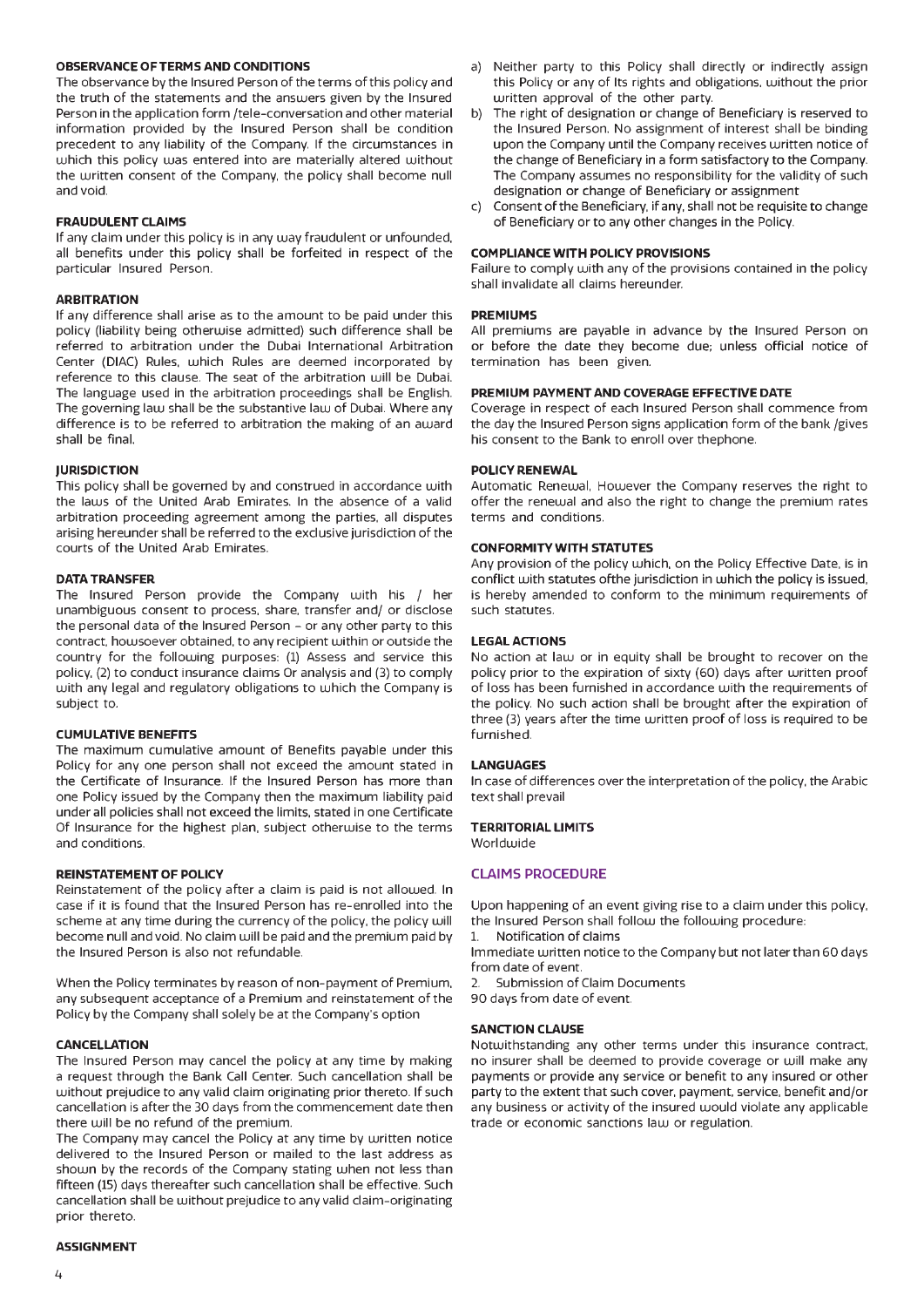#### **EXCLUSIONS**

- 1. The Policy will not cover any loss, damage or legal liability arising directly or indirectly from:
- Pre-existing Medical Condition;
- Intentionally self-inflicted injury, suicide or any such attempt while sane or insane;
- Wilful or deliberate exposure to danger (except in an attempt to save human life);
- War or warlike operation, invasion, act of foreign enemy, hostilities (whether War has been declared or not), civil war, rebellion, revolution, insurrection, mutiny, riot, civil commotion, conspiracy, military or usurped power, martial law, or state of siege; or any of the events or causes which determine the proclamation of or enforcement of martial law or state of siege, seizure, quarantine; or customs regulations; or nationalization by or under the order of any government or public or local authority;
- Act of Terrorism;
- The use, release or escape of nuclear materials that directly or indirectly results in nuclear reaction or radiation or radioactive contamination; The dispersal or application of pathogenic or poisonous biological or chemical materials; The release of pathogenic or poisonous biological or chemical materials;
- Any period a Named Insured is serving in the Armed Forces of any country or international authority, whether in peace or war. In such event, the Company, upon written notification by the Named Insured, shall return the pro rata Premium for any such period of service;
- Being in service or on duty with or undergoing training with any military or police force, or militia or paramilitary organization;
- a) a Named Insured being under the influence of alcohol with more than the legal limit of alcohol in his blood or breath; or b) a Named Insured being under the influence of drugs or narcotics unless such drugs or narcotics were administered by a Physician or unless prescribed by and taken in accordance with the directions of a Physician; or c) an Accident occurring whilst a Named Insured was driving a motor vehicle with more than the legal limit of alcohol in his blood or breath; or d) alcohol abuse, alcoholism, substance abuse, solvent abuse, drug abuse or addictive conditions of any kind;
- Any loss of which a contributing cause was the Named Insured's attempted commission of, or wilful participation in, an illegal act or any violation or attempted violation of the law or resistance to arrest by the Named Insured;
- Any loss sustained while flying in any aircraft or device for aerial navigation except as a passenger; exclusions include, but are not limited to, pilot, operator or crew member;
- Any costs incurred due to fluctuation in exchange rates;
- Bacterial infections except pyogenic infections which are caused by an accidental wound;
- Flying in any aircraft owned, leased or operated by or on behalf of the Named Insured or any subsidiary or affiliate or Relative of the Named Insured;
- Driving or riding as a passenger in or on (a) any vehicle engaged in any race, speed test or endurance test or (b) any vehicle being used for acrobatic or stunt driving;
- Any claim caused by opportunistic infection or malignant neoplasm, or any other Illness condition, if, at the time of the claim, the Named Insured had been diagnosed as having AIDS (Acquired immune Deficiency Syndrome), ARC (AIDS Related Complex) or having an antibody positive blood test to HIV (Human immune Virus);
- Sexually transmitted diseases and the conditions commonly known as AIDS or ARC (AIDS Related Complex) or having an antibody positive blood test to HIV (Human Immune Virus) and/or any related Illness or condition including derivatives or variations thereof, howsoever, acquired or caused;
- Any loss sustained while the Named Insured is participating in any Professional Sports;
- Any hazardous pursuits, sports or activities which introduce or increase the possibility of a loss or training for or engaging in contact sports where physical contact between players is an accepted part of play;
- Any hazardous pursuits, sports or activities;
- Mental, nervous or emotional disorders including, but not limited to anxiety disorders, eating disorders, psychotic disorders, affective disorders, personality disorders, substance

use disorders somatoform disorders, dissociate disorders, psychosexual disorders, adjustment disorders, organic mental disorders, mental retardation and autism;

- Services, supplies, or treatment, including any period of Hospital confinement, which were not recommended, approved, and certified as Medically Necessary by a Physician;
- Routine physicals or other examinations where there are no objective indications or impairment in normal health, and laboratory diagnostic or X-ray examinations except in the course of a disability established by the prior call or attendance of a Physician;
- Elective, cosmetic, or plastic surgery, except as a result of an Accident;
- Congenital anomalies and conditions arising out of or resulting there from, hernia or dental treatment except to sound natural teeth as occasioned by injury;
- Expenses incurred in connection with weak, strained or flat feet; corns, calluses, or toenails;
- Deviated septum, including sub mucous resection and/or other surgical correction thereof;
- Organ transplants that competent medical professionals consider experimental;
- Well Child care including exams and immunizations;
- Treatment provided in a government Hospital or services for which no charge is normally made;
- Eyeglasses, contact lenses, hearing aids, and examination for the prescription or fitting thereof, unless Injury has caused impairment of vision or hearing;
- Pregnancy and resulting childbirth, miscarriage or disease of the female reproductionorgans and all related conditions, including services and supplies related to the diagnosis or treatment of infertility or other problems related to inability to conceive a child, birth control including surgical procedures and devices;
- Consequential loss of any kind or financial loss and/or expense not otherwise specifically covered;
- Engaging in occupational activities underground or requiring the use of explosives;
- Preventative treatment, including but not limited to any vaccination and/or immunization;
- Expenses relating to contraceptive devices, prosthetic devices, medical appliances or artificial aids;
- Specialist Medical Treatment without referral from a Physician;
- Any procedures relating to dental or oral hygiene or fillings or crowns of precious metal;
- Expenses incurred due to investigatory treatment that is not specified by a Physician as immediately necessary;
- The Named Insured's intention to emigrate;
- Default or insolvency of the Common Carrier;
- Employment involving Manual Labor, other than off duty;
- Undertaking employment on a permanent or contract basis which is not casual, other than whilst on a leisure trip;
- Any terrorist or member of a terrorist organization, narcotics trafficker, or purveyor of nuclear, chemical or biological weapons;
- 2. This Policy is null and void If the Insured has made any misrepresentations when applying for this Policy, including but not limited to, the age of the Named Insured.

#### CONTACT INFORMATION

In case of queries related to coverage, benefits, claims procedure or policy administration you may contact

For Sales & Other Enquiries: Call 8002700 or email us at [customer.service@fgb.ae](mailto:customer.service@fgb.ae)

For Claims: Call 04 302 9835 / 04 302 9903 or email us at [nonmotorclaims@ae.rsagroup.com](mailto:nonmotorclaims@ae.rsagroup.com)

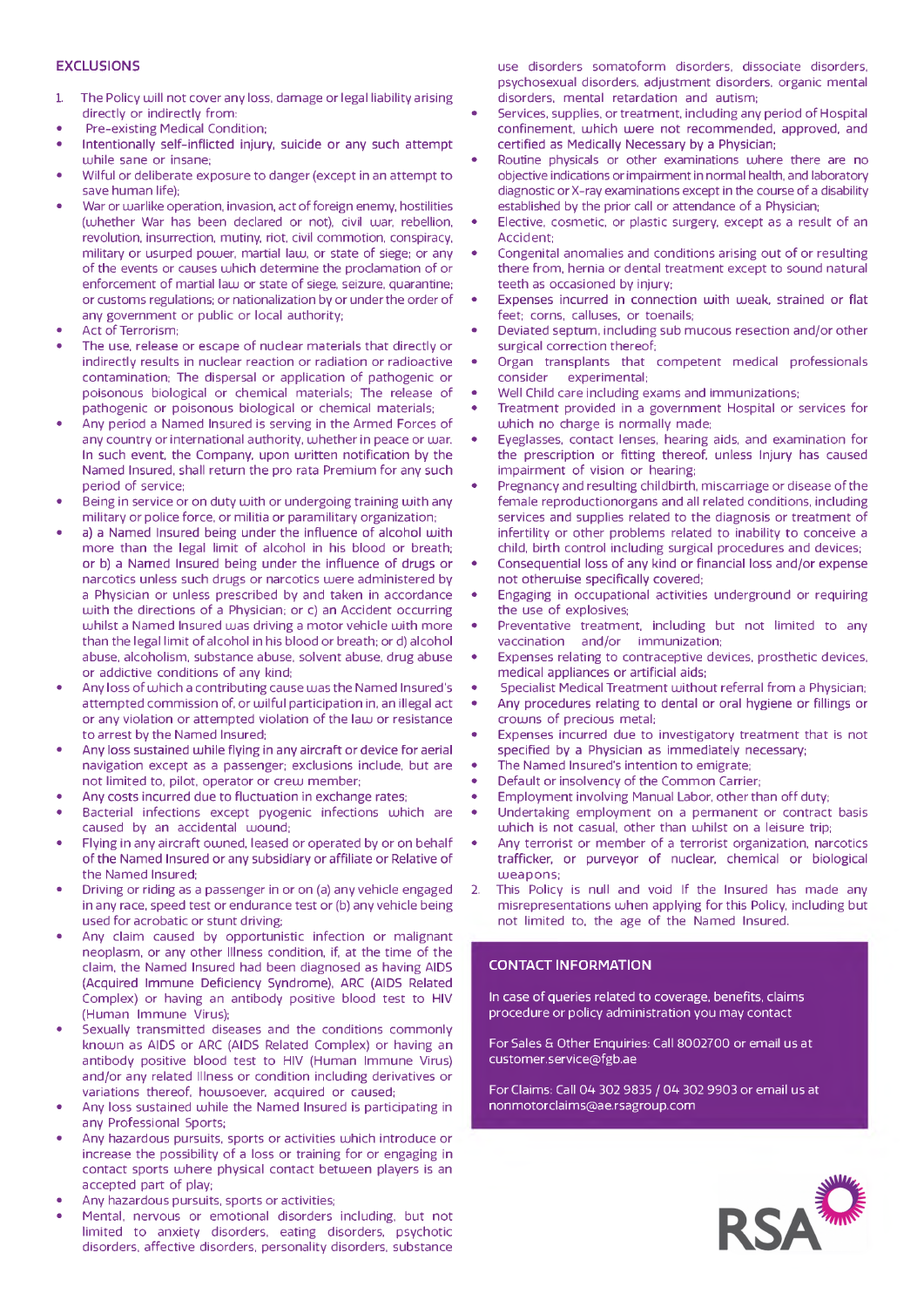

**س اكم أدفانت جی** 

صيغة الوثيقة

التعريفات

لغـــرض هــذه الوثيقـــة، فـــإن التعبيـــرات التاليـــة حيثمـــا تُســـتخدم فـــي هــذه الوثيقـــة، تعني:

الحــــــادث يعنـــي أي حـــدث مفـــاجئ، غيـــر متوقـــع، غيـــر متعمـــد ومحـــدد، يحـــدث خـــلال فتـــرة التـــأمين فـــي وقـــت ومكـــان قـــابلين للتحديـــد بمـــا فـــي ذلــك التعـــرض النســـاتج عــــن حـــــادث مؤســــف لأي عمليــــة نقـــل يســــافر فيهــــا الشــــخص المــــؤمن علیه.

**درهم** يعني العملة الرسمية لدولة الإمارات العربية المتحدة.

ا**لبنك** يعني بنك أبوظبي الأول، الإمارات العربية المتحدة.

<mark>المســــــتفيد</mark> يعنـــــى الشــــخص المســــمى مــــن قبــــل حامــــل الوثيقــــة وحســـبما هــــو مــــذكور فـــي شــــهادة التـــأمين والـــذي ســـوف يـــتم دفـــع المنـــافع بموجـــب الوثيقـــة إليــــه فـــي حالــــة وفـــاة حامـــل الوثيقـــة. بخـــلاف ذلــك ســـيتم دفـــع المنـــافع بشــكل مباشـــر إلى حامل الوثيقة. يكون المستفيدون هم الزوجة أو الأطفال أو الوالدين.

**الإصــــــابـة الجســــديـة** تعنـــى الإصــــابة الجســدية القابلـــة للتحديــد والتـــى تنــتج بســبب حــــــادث وبشــــكل منفــــرد ومســــتقل عــــن أي ســـــبب آخــــر ، بإســــتثناء مــــرض نــــاتج بشـــكل مباشـــر عـــن، أو معالجـــة طبيـــة أو جراحيـــة أصـــبحت لازمـــة لمثــل تلــك الاصابة.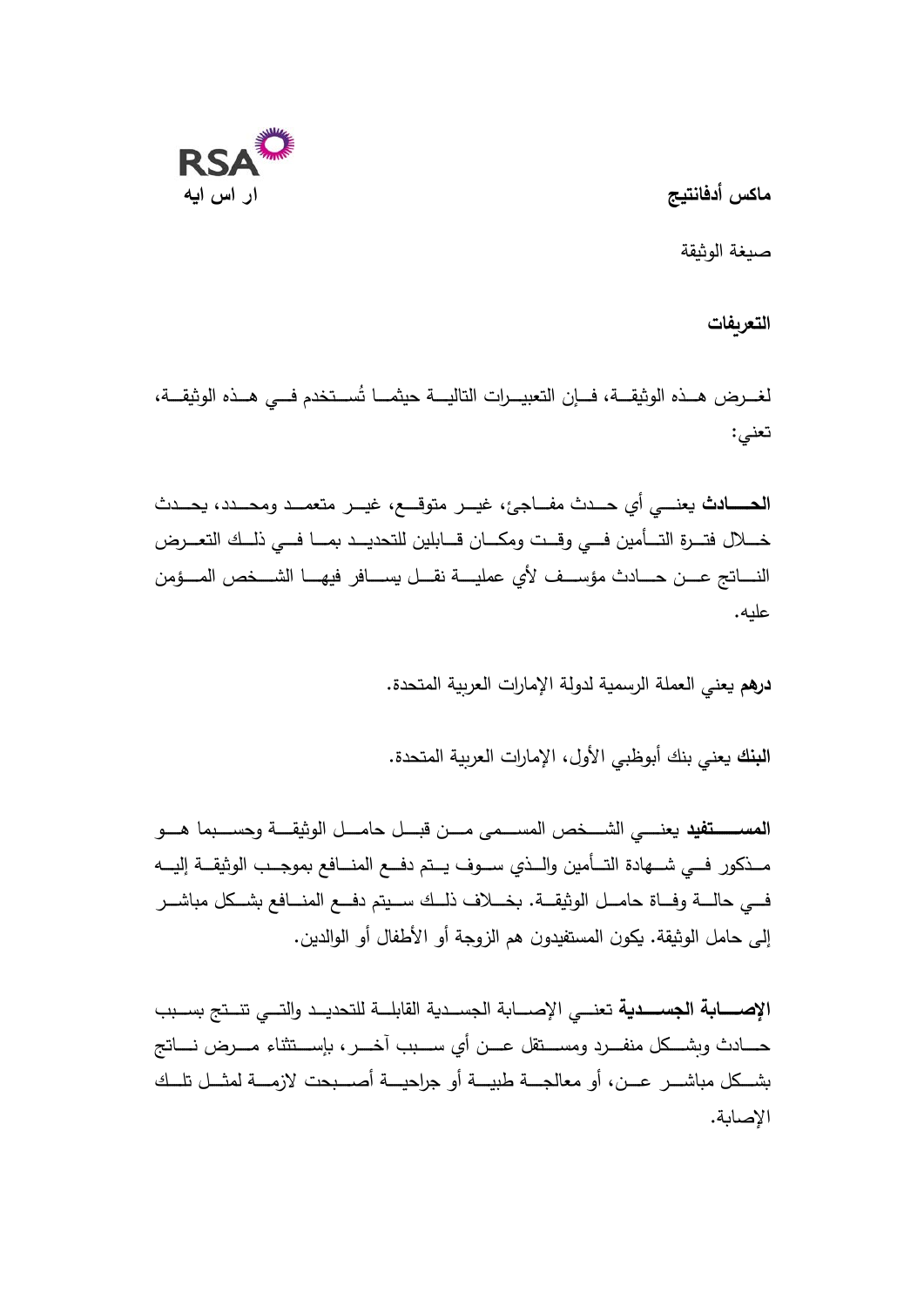**شـــــهادة التـــــأمين (ســــــى او آى)** تعنــــى جـــدول المنـــافع الموقـــع حســب الأصــــول مــن قبــل الشـــركـة والـــذي يشـــمل رقـــم الوثيقـــة، اســـم الشـــخص المـــؤمن عليـــه، مبلـــغ منفعــــة الوفــــاة، تـــــاريخ البــــدء، الـحـــدود بالإضــــافة إلــــى قســــط التــــأمين الواجــــب الدفع.

<mark>تــــــاريخ البــــدء/ تـــــاريخ النفــــاذ</mark> يعنـــى التـــاريخ الـــذي أعطـــى فيـــه الشـــخص المــؤمن عليـــــه موافقـــــة إلـــــي الشــــخص المســـــوق عبــــر الـهـــــاتف التــــابـع للبنـــك أو نمـــــوذج الطلـــب الكامـــل مـــع تعليمـــات دفـــع ســـاربـة المفعـــول أو تـــاربخ الاســـتلام الفعلـــي لقسط التأمين، أيهما يحدث آخراً.

<mark>الشــــــــركمة</mark> تعنـــــى رويـــــال آنــــد صـــــن اللايــــنس للتــــأمين (الشــــرق الأوســـط) المحــــدودة ش.م.ب (معفاة)، الإمارات العربية المتحدة.

<mark>تاربخ الحدث</mark> يعني فيما يتعلق بالوفاة، تاريخ وفاة الشخص المؤمن عليه.

ا**لوفــــاة نتيجــــة لمــــرض** تعنـــى فقــدان الحيــاة نتيجــة لمــرض مــا حســبما هــو مقــرر من أي طبيب/ ممارس طبي.

<mark>المغتـــــرب</mark> يعنــــى أي شـــخص مقــيم بشــكل مؤقــت أو دائـــم فـــى بلــد وثقافـــة خـــلاف تلك التي نشأ فيها الشخص.

<mark>خاصته/خاصـــــتها/هو/هي</mark> يعنــــي حيثمــــا يســـمح الســـياق، الكلمــــات التــــي تحمـــل معنــــي الجـــنس المــــذكر ســــوف تشـــمل الجـــنس المؤنـــث والكلمــــات التــــي تحمـــل معنى العضو المفرد سوف تشمل صيغة الجمع والعكس بالعكس.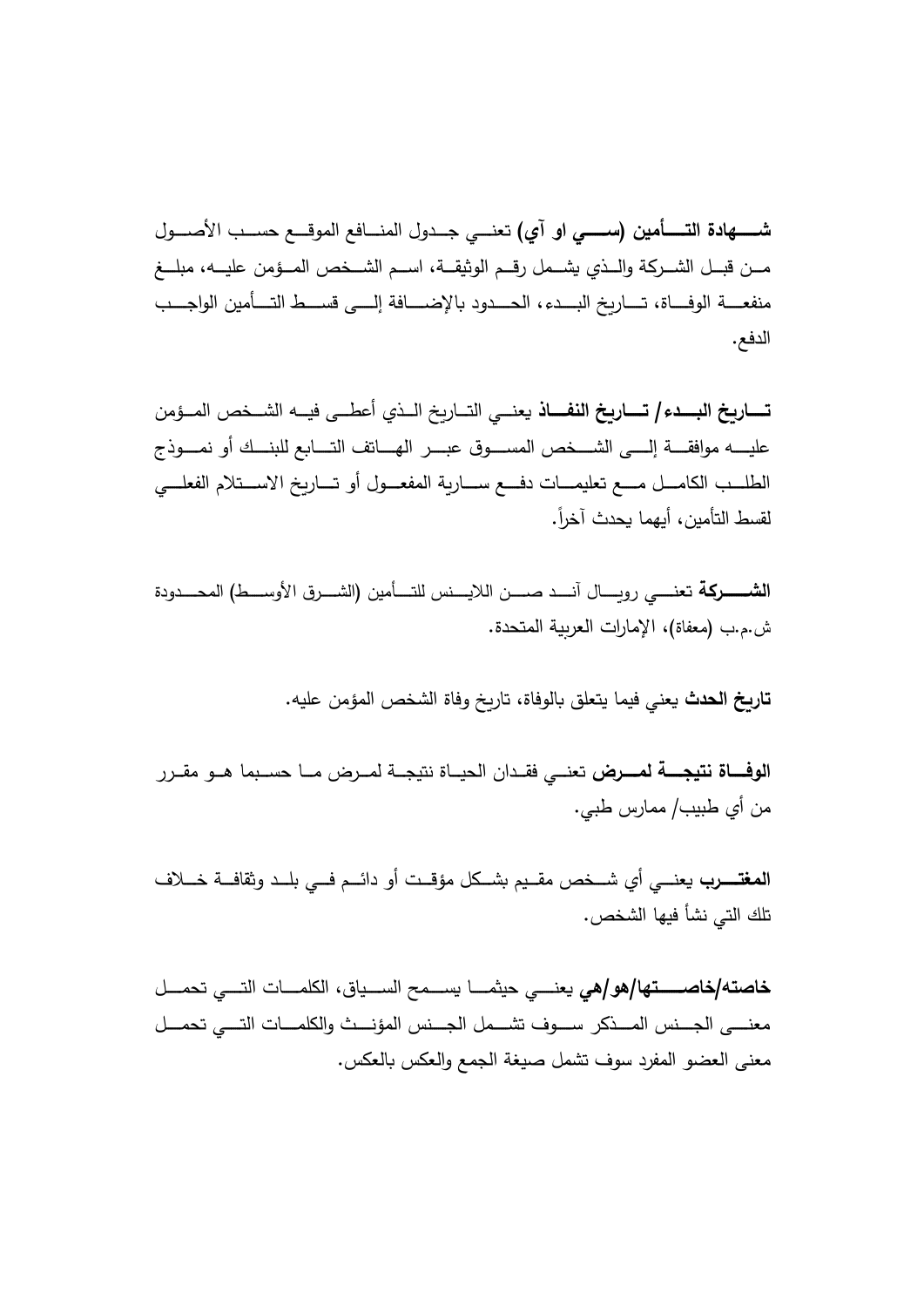<mark>الشـــــخص المـــــؤمن عليـــــــه</mark> يعنــــ<sub>ى</sub> حامـــل بطاقـــة الائتمـــان الرئيســـية للبنـــك و / أو زبون البنك الذي أخذ الوثيقة لنفسه.

**مــــــــــاكس أدفــــــــانتيـج** تعنـــــى وثيقــــة التــــأمين التـــــى يـــتم توفيرهـــــا للشــــخص المـــؤمن عليه من قبل الشركة بموجب هذه الوثيقة والمثبتة في شهادة التأمين.

<mark>الحد الأقصى لعمر التغطية</mark> يعني 65 سنة

<mark>الحد الأدني للعمر عند الدخول في الوثيقة</mark> يعني 18 سنة

<mark>فتــــرة التــــأمين</mark> تعنـــى الفتــرة التـــى مــن أجلهــا تــم دفـــع قســط التــأمين بالكامــل مــن قبل الشخص المؤمن عليه.

<mark>قســـــط التــــــأمين</mark> يعنــــى مبلــــغ قســـط التـــأمين الواجـــب الـــدفـع مـــن قبـــل الشـــخص المؤمن علیه، لقاء تغطية التأمين المقدمة من قبل الشركة.

المـــــــرض الموجــــــود ســــــابقا يعنــــى علـــة أو مـــرض يحـــدث أو يظهـــر قبـــل تـــاربخ ـــــــسـ نا ر يعســـــــلا مـــــــتـ هلـــــــجأ نـــــــمـ يذلـــــــاو اك،رتـــــــشـلاا دءبـــــــ خ راـــــــتـ وأ و أءارو الحصــــول علـــــي مشـــــورة أو معالجـــــة مــــن قبــــل أي ممـــــارس طبـــــي، معـــــالـج للأمــــراض بتقــــويم الـعمـــــود الفقــــري يــــدويـا، معــــالج طبيعــــي، أو أي ممـــــارس آخــــر مـــن نفــس النـــوع خــــلال اثنــــي عشـــر شـــهرا مباشـــرة قبــل تـــاربخ ســـربان أو تـــاربخ يدء الاشتراك أيهما يكون لاحقا.

<mark>الحــــــرب الســـــــلبية</mark> تعنــــى أي موقـــف حيـــث لا يكــــون الشــــخص المـــؤمن عليــــه مشــــاركا بشـــكل نشـــط فـــي حــــرب ســــواء كانــــت معلنــــة أم لا، أو أي عمليــــات حرىيـــــة، بمــــــــــا ذلـــــك اســــتخدام القـــــوة الـعســـكربـة مـــــن قبــــل أي أمـــــة ذات ســــيادة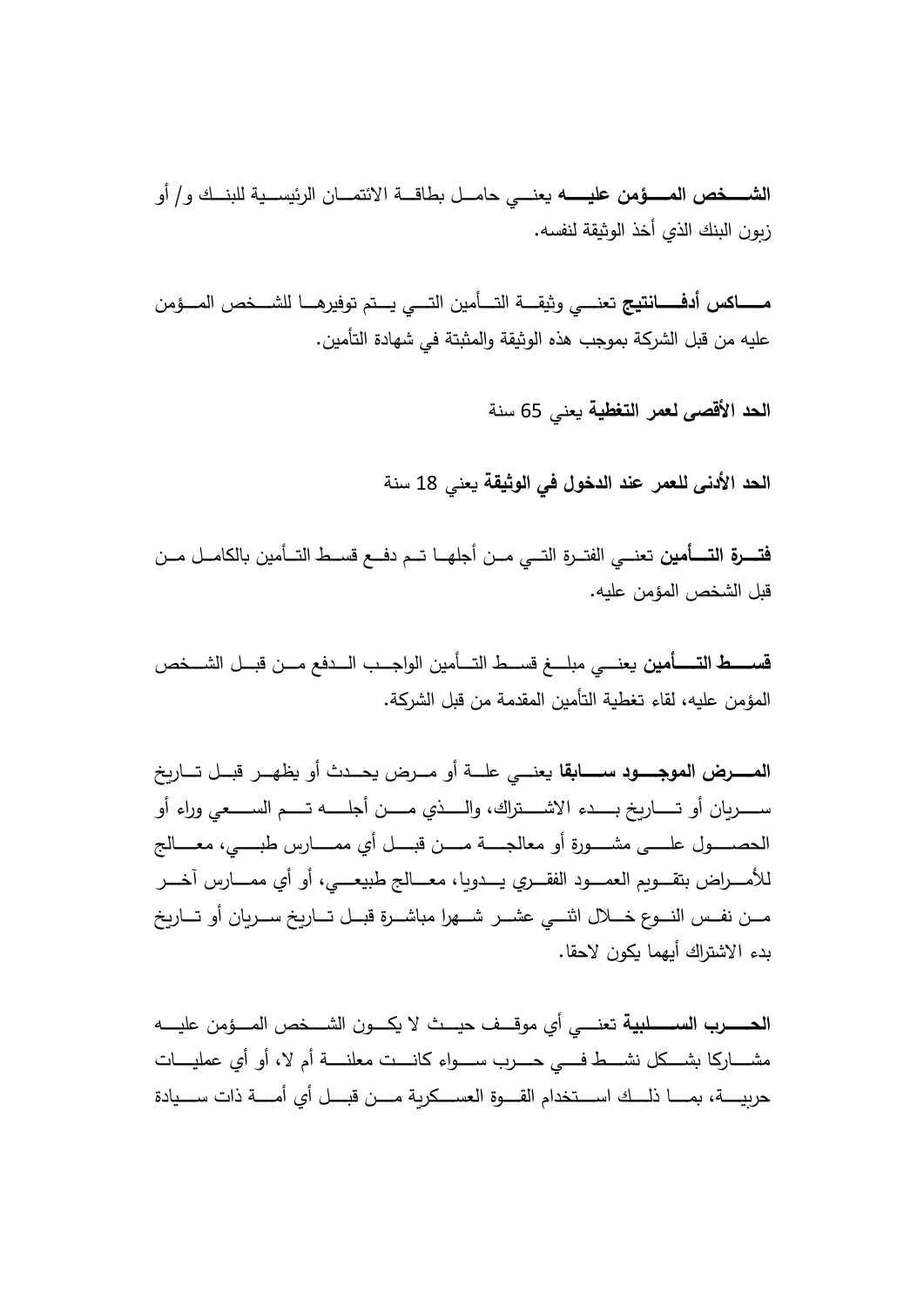لتحقيـــــق أهـــــداف اقتصــــــادية، جغرافيـــــة، قوميـــــة، سياســـــية، عرقيــــة، دينيـــــة أو أهداف أخرى.

<mark>الطبيب/الممــــــــارس الطبـــــــى</mark> يعنــــى أى شــــخص خــــلاف الشـــخص المـــؤمن عليــــه أو قربـــب بصــــلة وثيقــــة للشـــخص المــــؤمن عليــــه، ممـــن يكــــون مـــؤهلا بدرجــــة علميــــة فـــي الطـــب الغربــــي ومصــــرح لـــــه بشـــكل قـــانونـي فـــي المنطقـــة الـجغرافيـــة لممارسته/ممارستها لتقديم الخدمات الطبية والجراحية.

<mark>خــــط طيـــــران منــــتظم</mark> يعنـــي أي طـــائرة مدنيـــة مشـــغلة مـــن قبــل ناقــل جــوي مــدن*ـي* منــــتظم يحمــــل شـــــهادة، رخصـــــة أو تصـــــربح مماثــــل لأي ناقــــل جــــوى مــــدنـي <mark>منـــــتظم</mark> صــــادر مـــن قبـــل دولـــة ســـجل الطـــائرة، والتـــى بموجبهـــا يطيـــر ، يحـــتفظ بــــ وينشـــر التعريفـــات مــــن أجـــل خدمــــة ركــــاب منتظمـــة بــــين المـــدن المســـماة فــــي أوقــــات منتظمــــة ومحــــددة أو رجــــلات منتظمــــة أو مــــؤجرة مشــــغلة مــــن قبـــل مثـــل ذلك الناقل.

<mark>ذو مهنــــــة حــــــرة</mark> يعنــــ<sub>ي</sub> العمـــل لـــدى نفســــه. الأشـــخاص ذوي المهنــــة الحـــرة يمكـــن لـــــمـع صخشــــــ مهیـــــلـا ةراشــــــلإا اـــــضـ أ ل ل،مــــــع بحاـــــصـ يأ نمــــــ لادـــــبـ هســــــفن ولكنه يحقق دخلا من تجارة أو عمل يقوم بتشغيله شخصيا.

<mark>المرض/العلــــــــــــــــــــــــــــــــــ</mark>ى تغييـــــر مفــــاجئ وغيــــر متوقــــع فــــى صـــــحة، علـــــة أو مـــرض الشـــخص المــؤمن عليـــه الـــذي تـــم التعاقــد معـــه وبـــدأ خـــلال فتــرة التـــأمين حســبما هـــو مصــــادق عليــــه مـــن قبـــل أي طبيـــب. يجـــب أن تكـــون العلـــة خطيـــرة بشــكل كـــاف لاستشـــارة طبيـــب لغــرض المعالجـــة الطبيـــة والتـــي مـــن أجلهـــا يُمنـــع الاستمرار الاعتيادى للحياة اليومية للشخص المؤمن عليه.

**الإعاقــــــة الكليـــــــة المؤقتـــــــة** يعنــــى حيثمــــا، فـــى رأي الممــــارس، يكـــون الشـــخص المـــؤمن عليــــه غيـــر قـــادر علــــي المشــــاركة فـــي والقيـــام بشـــكل كامـــل بوظيفتـــه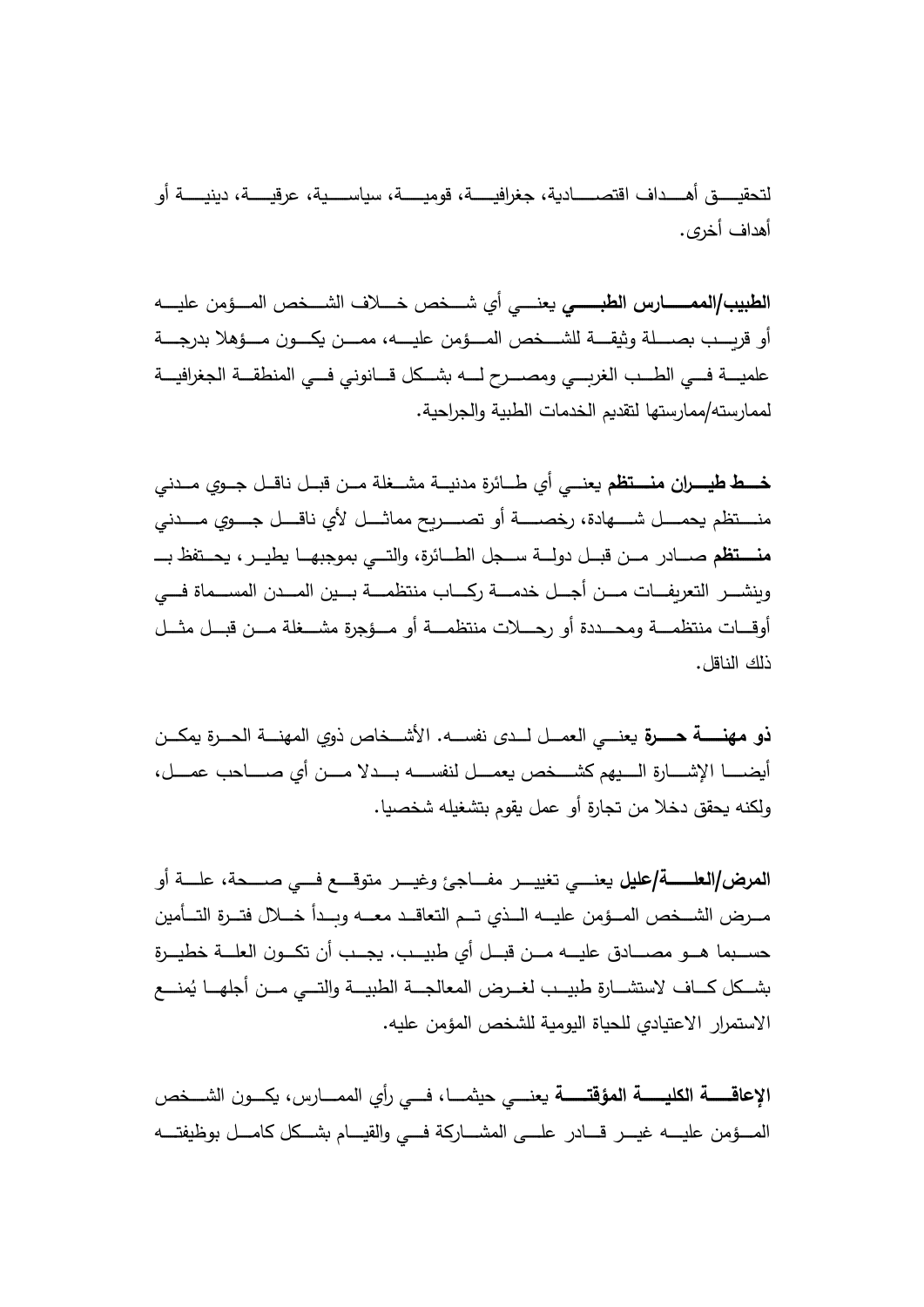المعتــــادة والواجبــــات الرئيســـية لتحقيــــق دخــــل ولا يعمـــل فــــی أي وظيفـــة مماثلــــة أخــــرى والتــــي مــــن أجلهـــــا يكــــون الشــــخص المــــؤمن عليــــه مـــؤهلا بشـــكل معقـــول عـــن طربـــق التعلـــيم، التـــدربب أو الخبـــرة. يجـــب علـــى الشـــخص المـــؤمن عليــــه التصرف وفقا لتعليمات أو مشورة ممارس طبي.

**الإرهــــــــــــــــــــــــ**ى اســـــتخدام أو التهديـــــد باســــتخدام العنــــف ضـــــد شــــخص أو ممتلكـــــات، أو ارتكـــــاب أي تصـــــرف خطيــــر علــــي حيـــــاة الإنســـــان أو ارتكــــاب تصـــــرف يتعــــارض مــــع أو يعطـــل أي نظــــام اتصـــــالات الكترونيــــة، يـــتم القيـــام بــــه مـــن أي شـــخص أو مجموعـــة، ســـواء كــــان يتصــــرف أو لا يتصــــرف نيابـــة عـــن أو فيمــــا يتصــــل بمنظمــــة، حكومــــة، قـــوة، ســـلطـة أو قـــوة عســـكربـة، عنـــدما يكـــون التــــأثیر هـــو لتخويـــف، إجبـــار ، أو إيـــذاء أي حكومــــة، الســـكان المـــدنيين أو أي قطاع من الاقتصاد.

**برــــــــــحـلا** يـــــنـعت ةطـــــشـنأ يأ وأ لا، مأ ةـــــنـلعم تـــــنـا اءوـــــسـ برـــــحـلا اـــــمـ ة،ـــــیـ رح ذلـــك اســـتخدام القــــوة الـعســـكريـة مــــن قبـــل أي أمــــة ذات ســـيادة لتحقيـــق أهـــداف اقتصادية، جغرافية، قومية، سياسية، عرقية، دينية أو أهداف أخرى.

<mark>العمليــــــات الـحربيـــــــــة</mark> تعنـــــى الـعمليــــات الـعدائيــــة' الـعصــــيان ، الشــــغب، الـعصــــيان المــــدنى، الـحـــرب الأهليــــة، التمـــرد، الثــــورة، العصــــيان المســـلح، المــــؤامرة، القــــوة العسكربة أو المغتصبة والأحكام العرفية أو حالة الحصار .

الحادث الشخص*ي* 

**الأهلیة للتغطیة**  يجب على الشخص المؤمن عليه: 1– تلبية شروط الأهلية المنصوص عليها من قبل البنك،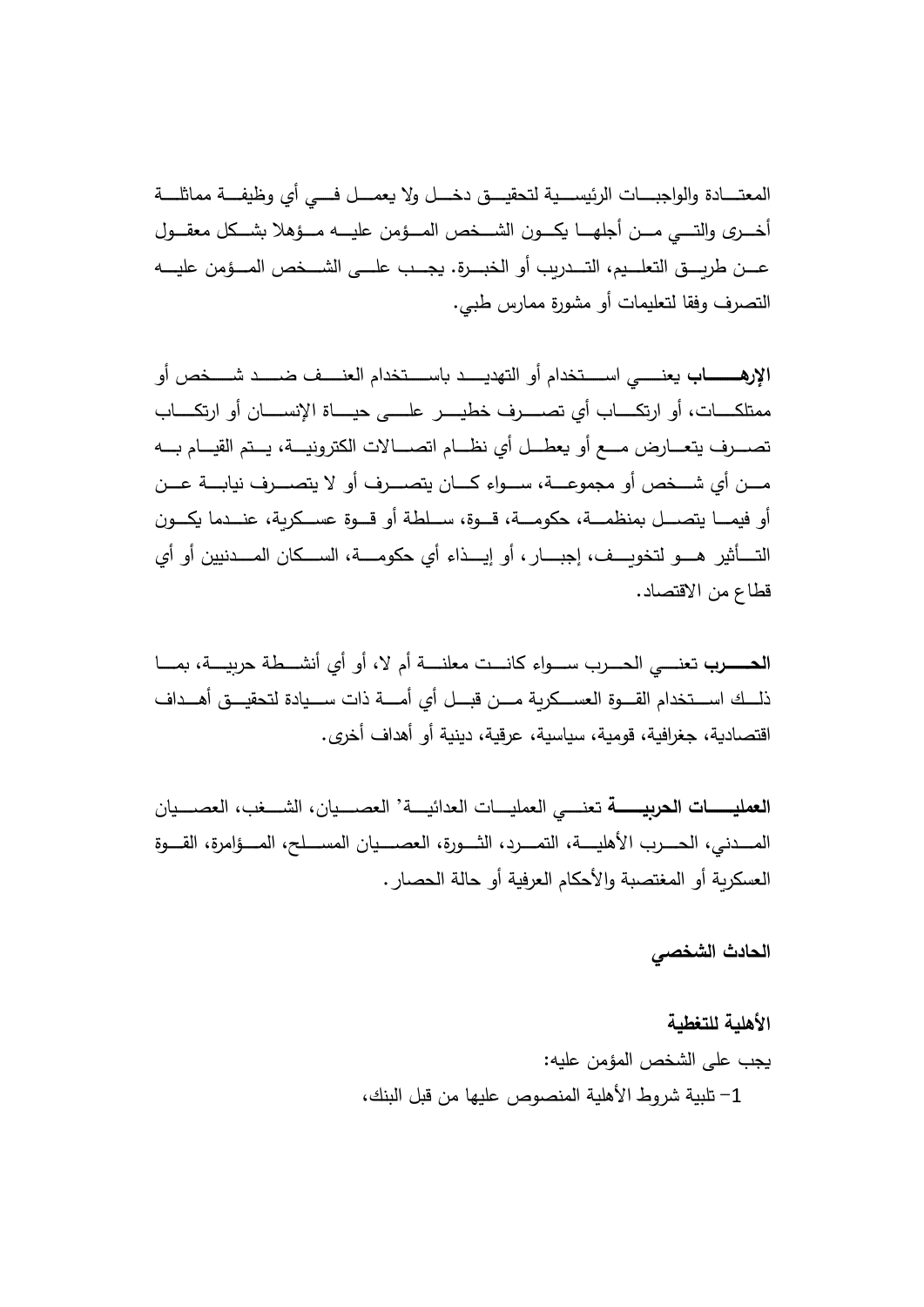-2 وــــكـ نأ ن نــــمـ رــــثـكأ هرــــمـع 18 سـ نــــمـ لــــأقـ و ةنـــــ 64 خ راــــتـ يــــ فـةنــــسـ ،ءدبال -3 و كن أ ن ، ةدحتلماة ی رلعات ارالإماة لودي فا یمق م -4 أن كو ن ،باتر بافظمو

التغطيـــــة الـــــواردة بموجــــب هــــذه الوثيقــــة ســـــاربـة فقــــط بشــــأن مبلـــــغ التعــــوبض المشـــار إليــــه بشـــكل محـــدد فــــى الوثيقـــة، حـــدودها وخضــــوعا لـــدفـع قســـط التـــأمين الملائم.

# **الوفاة العرضیة**

فـــي حـــال أن أي إصــــابة مغطـــاة ينـــتج عنهــا وفـــاة شـــخص مـــؤمن عليـــه مســـمي خــــلال مائـــــة وثمــــانين (180) يـــوم مـــن تــــاربخ الحــــادث، ســـوف تقـــوم الشـــركة بــــدفع المبلــــغ الرئيســــي المــــؤمن عليــــه والــــذي يســــري علــــى مثـــل ذلـــك الشــــخص المـــؤمن عليــــه المســـمى وفقـــا لجـــدول المنــــافع، نــــاقص أي مبلـــغ آخـــر مـــدفوع أو واجـــب الــــدفع تحـــت بنــــد المنــــافع الواجبــــة الــــدفع تحـــت بنـــد الإعاقــــة الجزئيــــة الدائمة و/أو الإعاقة الكلية الدائمة.

# **الإعاقة الكلیة الدائمة نتیجة لحادث**

فــي حـــال، كنتيجــــة لأي إصــــابة مغطـــاة وتبـــدأ خـــلال مائـــة وثمـــانين (180) يـــوم مـــن تـــــاريخ الـحــــادث، أن أي شـــخص مـــؤمن عليــــه مســـمى يصــــبح معاقــــا بشـــكل كلــــي ودائــــم وأن مثــــل تلـــك الإعاقــــة اســــتمرت لمــــدة اثنــــي عشــــر (12) شــــهر متتاليـــة، ســـوف تقـــوم الشـــركة بـــدفع المبلـــغ الرئيســـي المـــؤمن عليـــه والـــذي يســـري علـــى مثــل ذلــك الشــخص المــؤمن عليـــه المســمى وفقــا لجــدول المنـــافع، نـــاقص أى مبلـــغ آخـــر \_مـــدفوع أو واجـــب الـــدفـع تحـــت بنـــد المنـــافـع الواجبـــة الـــدفـع تحـــت بنـــد الإعاقــــة الـجزئيــــة الدائمــــة. يجـــب أن يكـــون المــــؤمن عليــــه لا يـــزال معاقــــا بشكل كلي ودائم في نهاية فترة الاثني عشر (12) شهرا المتتالية.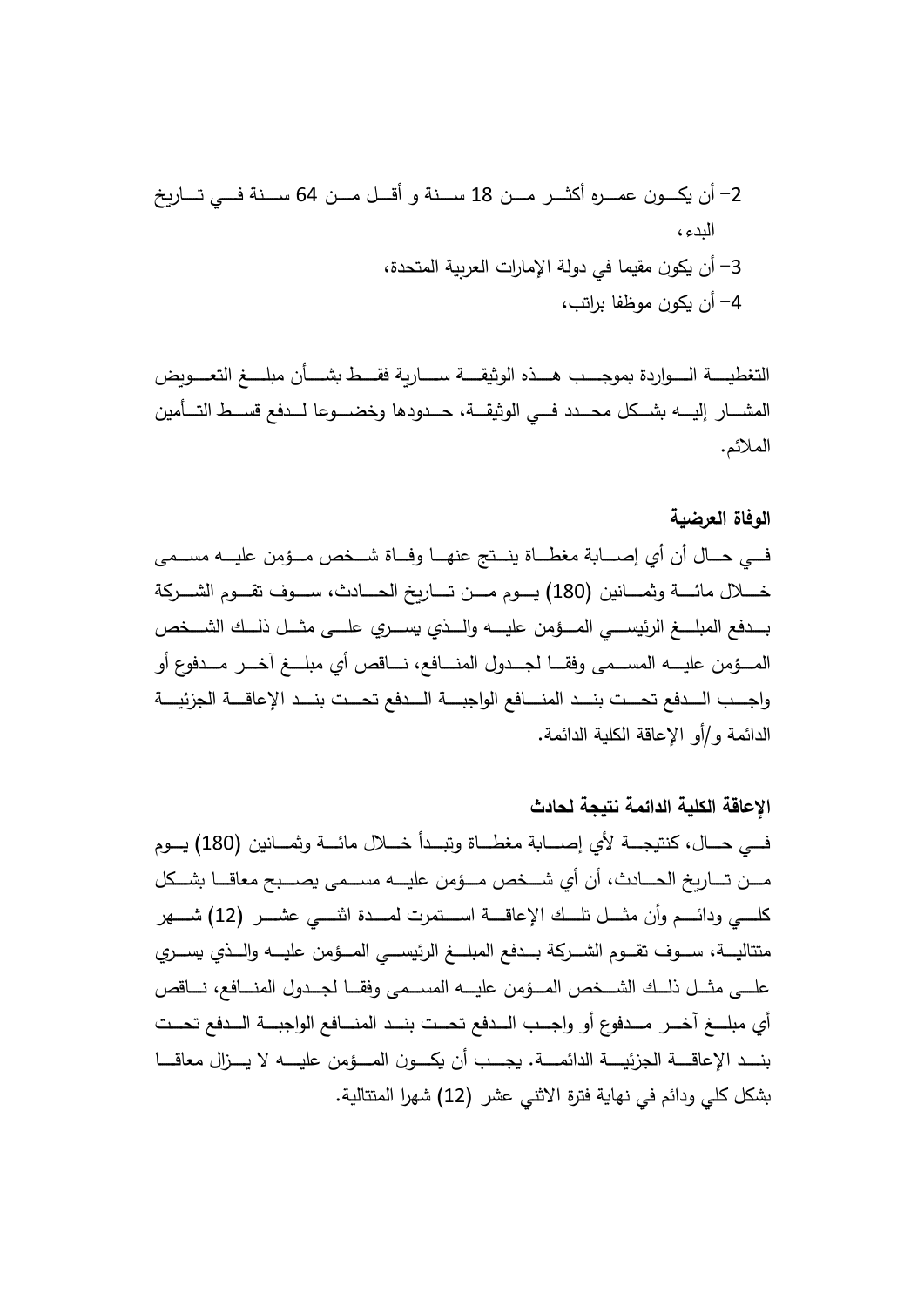**الإعاقة الجزئیة الدائمة نتیجة لحادث** فــــي حـــــال أن أي إصــــــابة مغطـــــاة ينــــتج عنهـــــا خســــائر محــــددة لأي شــــخص مـــؤمن عليـــــه مســـمى حســـبما هــــو مبـــين فــــي جـــدول منــــافع الإعاقــــة الجزئيـــة الدائمــــة وخــــلال مائــــة وثمــــانين (180) يـــوم مـــن تـــاريخ الحــــادث، ســـوف تقـــوم الشــــركة بــــدفع النســــبة المؤيــــة المقــــررة للمبلــــغ الرئيســــي المــــؤمن عليــــه والســــارية على مثل ذلك الشخص المؤمن عليه المسمى وفقا لجدول المنافع.

|        |        | جدول منافع الإعاقة الجزئية الدائمة (بي بي دي)                                  |
|--------|--------|--------------------------------------------------------------------------------|
| الأيسر | الأيمن | الخسائر                                                                        |
| %60    | %70    | بالنسبة للفقدان الكلى لأي عضو علوي                                             |
| %50    | %60    | بالنسبة للفقدان الكلى لليد أو الساعد                                           |
| %60    | %60    | بالنسبة للفقدان الكلى لأي عضو سفلى فوق الركبة                                  |
| %50    | %50    | بالنســــبة للفقــــدان الكلـــــى لأي عضــــــو ســـــفلـى عنــــد مســـــتوى |
|        |        | الركبة أو أسفلها                                                               |
| %40    | %40    | بالنسبة للفقدان الكلى لأي قدم                                                  |
| %16    | %18    | بالنسبة للفقدان الكلى للإبهام                                                  |
| %12    | %14    | بالنسبة للفقدان الكلى للسبابة                                                  |
| %10    | %12    | بالنسبة للفقدان الكلى للخنصر                                                   |
| %6     | %8     | بالنسبة للفقدان الكلى للأصبع الوسطى                                            |
| %6     | %8     | بالنسبة للفقدان الكلى لإصبع البنصر                                             |
|        | %5     | بالنسبة للفقدان الكلى لإصبع القدم الكبير                                       |
|        | %3     | بالنسبة للفقدان الكلى لأي أصبع قدم آخر                                         |
|        | %10    | بالنسة للطرش الكلي لأذن واحدة                                                  |
|        | %40    | بالنسبة للطرش الكلي لكلا الأذنين                                               |
|        | %25    | بالنسبة للفقدان الكلى للحدة البصرية لعين واحدة                                 |
|        | %100   | بالنسبة للفقدان الكلى للحدة البصرية لكلا العينين                               |
|        | %100   | بالنسبة للفقدان الكلى للنطق                                                    |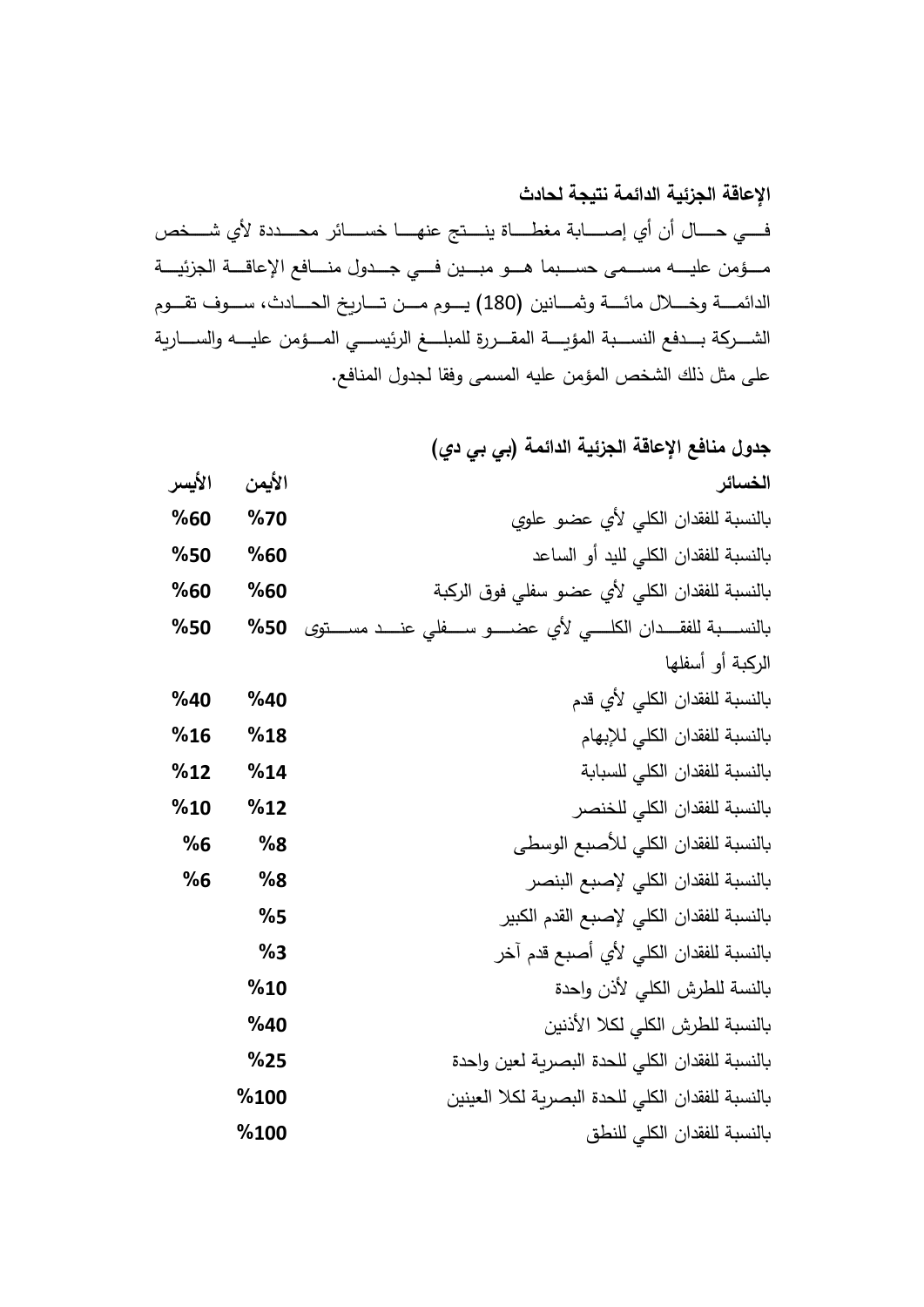يتعـــين اعتبـــار فقــدان الإســـتخدام الكلـــي الـــوظيفي غيـــر القابـــل للعـــلاج بالنســـبة لأي جـــزء أو عضــــو علــــي أنـــــه فقـــدان كلــــي لـــــه. بالنســـبة للاســـتخدام الــــوظيفي المنقـــوص، يتعـــين تخفـــيض النســـبة المبينــــة بالتتاســـب مــــع الاســـتخدام الـــوظيفي المفقود.

فـــي حــــال حـــدوث أكثـــر مـــن خســـارة واحـــدة مـــن الخســـائر المحـــددة فـــي جـــدول منــــافع الإعاقــــة الجزئيــــة الدائمــــة نتيجــــة لأى حــــادث وإحــــد، يـــتم تحديـــد إجمــــالي التعـــويض الواجـــب الـــدفع بموجـــب هـــذه الوثيقـــة عـــن طريـــق إضــــافة التعـــويض المطــــابق لكـــل خســــارة منفـــردة لغايــــة حـــد أقصــــي 100% مـــن المبلــــغ الرئيســــي المؤمن عليه.

بالنســـبة للمجموعــــة الطرفيــــة للأصـــــابع، باســـتثناء الإبهــــام، فقـــط ســـوف يـــتم اعتبـــار الإزالــــة الكليــــة كإعاقــــة جزئيــــة دائمــــة نتيجـــة لـحـــادث. إن التعـــوبض عـــن الفقــــدان الـــــوظيفي الكلـــــي أو الفقــــدان التشــــريحي لمجموعــــة الإبهــــام وعــــن فقــــدان تشــــربحى لمجموعــــة إصــــبع القـــدم الكبيــــر محـــددة بواقــــع تلـــث النســـبة المحـــددة للفقدان الكلي له.

بالنســـبة لحـــــالات الفقـــدان الكلــــي غيــــر المحــــددة فــــي جـــدول منــــافع الإعاقــــة الجزئيـــة الدائمـــة، يـــتم تحديـــد التعـــوبض عـــن طربـــق الأخـــذ فـــي الاعتبـــار القـــدرة المنقوصــــة بشـــكل دائـــم للشــــخص المــــؤمن عليــــه المســـمى بالنســـبة لأى وظيفـــة. فــــي حالــــــة الخســـــارة التشـــــربحية أو الــــنقص الــــوظيفي لأي جــــزء أو عضـــــو غيــــر موجـــود بالفعـــل، يـــتم خفـــض النســـبة أعــــلاه عـــن طربـــق الأخـــذ فـــي الاعتبـــار الإعاقة الموجودة مسبقا.

**الإعاقة الكلیة المؤقتة نتیجة لحادث**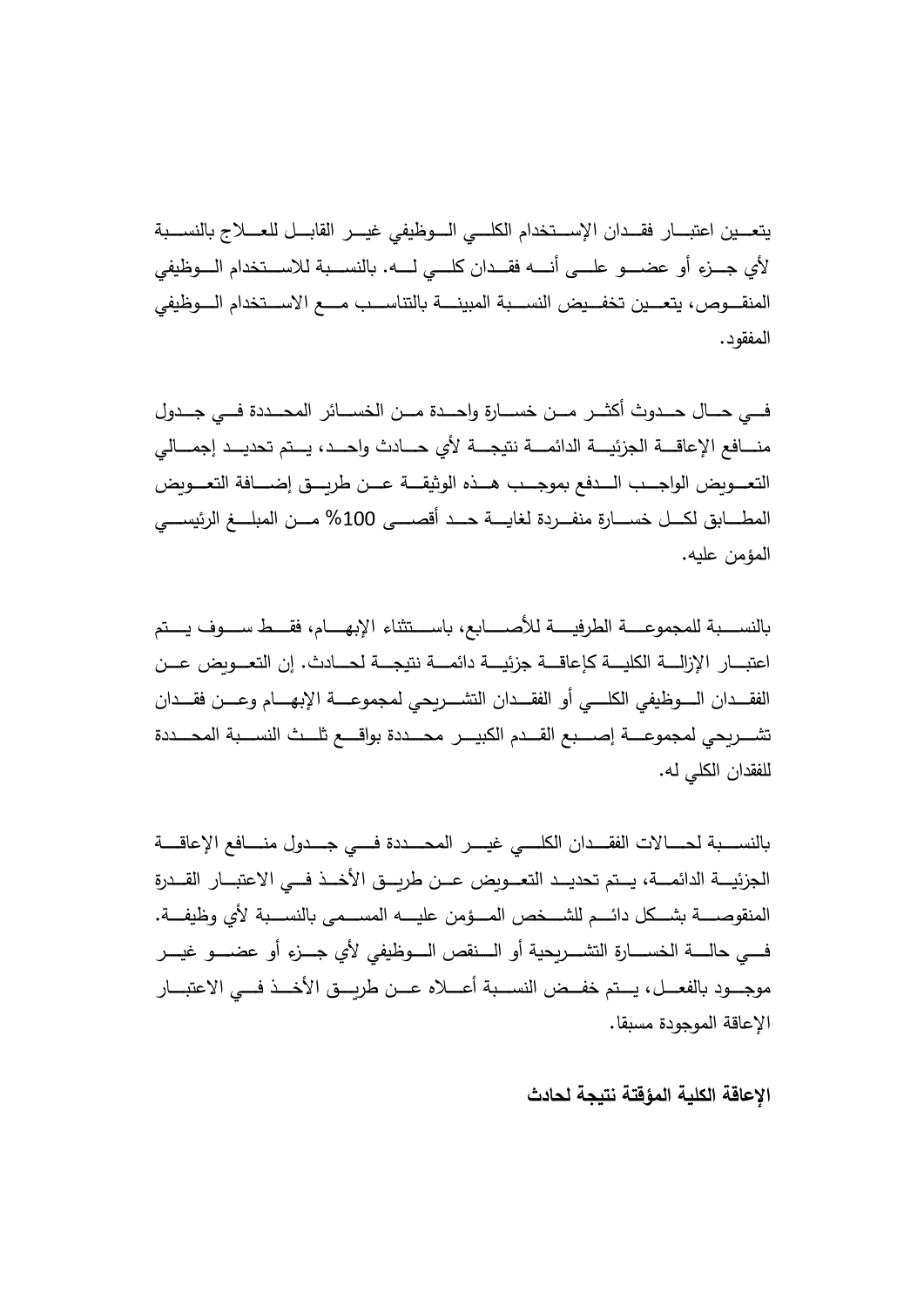ســــوف تــــدفع الشــــركة إلـــــي الشــــخص المـــؤمن عليــــه بــــدلا أســــبوعيا لغايــــة حـــد أقصـــــي اثنـــــين وخمســــين (52) أســـــبوعا ووفقـــــا للمبلـــــغ المبــــين علـــــي شــــــهادة التـــأمين. فـــي حــــال، خـــــلال فتــــرة التــــأمين، أن أي إصـــــابة مغطــــاة والتــــي بشـــكل وحيــد ومنفصـــل عــن أي ســبب آخــر يترتــب عليهـــا إعاقـــة كليـــة مؤقتـــة للشــخص المـــؤمن عليــــه خــــلال أربعــــة (4) أســــابيع متتاليــــة بعـــد تـــاريخ الحــــادث. إن البـــدل الأســـبوعي واجـــب الـــدفع بينمــــا تســـتمر الإعاقـــة الكليـــة المؤقتـــة وبتعـــين أن يكـــون الشـــخص المـــؤمن عليــــه غيـــر قــــادر علـــي القيـــام بشـــكل تـــام بعملــــه/عملها وأن يكــون غيــر قـــادر علـــى العـــودة إلـــى واجباتــــه/واجباتها الاعتياديـــة بكامـــل القـــدرة. يتعــين علـــي الشـــخص المـــؤمن عليـــه أن يبـــرر بأنــــه/أنها كـــان موظفـــا فـــي اليـــوم الأول مـــن الإعاقـــة، ســـواء بموجـــب عقـــد عمـــل مـــربح أو بموجـــب عقـــد عمـــل محــدد المــدة وأنـــه/أنها أُضـــطر للتوقــف عــن العمــل بشــكل كامــل نتيجــة لحـــادث ولا يــــزال/ تـــزال غيـــر قـــادر/ قـــادرة علـــى اســـتئناف العمـــل وقـــت رفــع المطالبـــة. فـــي حـــال انقضــــاء أقـــل مـــن ثلاثـــة (3) شـــهور بـــين مطـــالبتي إعاقـــة كليـــة مؤقتـــة، من المفترض أن تكون تلك المطالبتين بمثابة مطالبة وإحدة فقط.

# **التعو ض الطبي العرضى**

إذا نـــتج عـــن إصــــابة مغطـــاة عــــلاج طبـــي للمـــؤمن عليـــه المســـمي يبـــدأ خــــلال ثلاثــين (30) يومـــا مـــن تـــاربخ الحـــادث، ســـوف تقـــوم الشـــركة بتعـــوبض المـــؤمن عليـــــه المســــمى عــــن النفقــــات الطبيــــة المغطــــاة، مــــع مراعــــاة أي إقتطــــاع مبلــــغ تحمـــل وحتـــي المبلـــغ المـــؤمن عليــــه المعمـــول بـــه بالنســبة للمـــؤمن عليـــه المســـمـي وفقـــا لـجـــدول المنــــافـع. يتعـــين تكبـــد كافـــة النفقـــات الطبيـــة المغطـــاة خــــلال إثنـــين وخمســــين (52) أســــبوع مـــــن تــــــاربخ إنتهـــــاء تغطيــــة المـــــؤمن عليـــــه المســــمـى بموجـــب الوثيقـــة ولا تتجــــاوز المبلــــغ المســـتحق الســـداد إلــــي مثـــل ذلـــك المـــؤمن عليه المسمى وفقا لجدول المنافع كنتيجة لأى حادث.

**إعادة الرفات**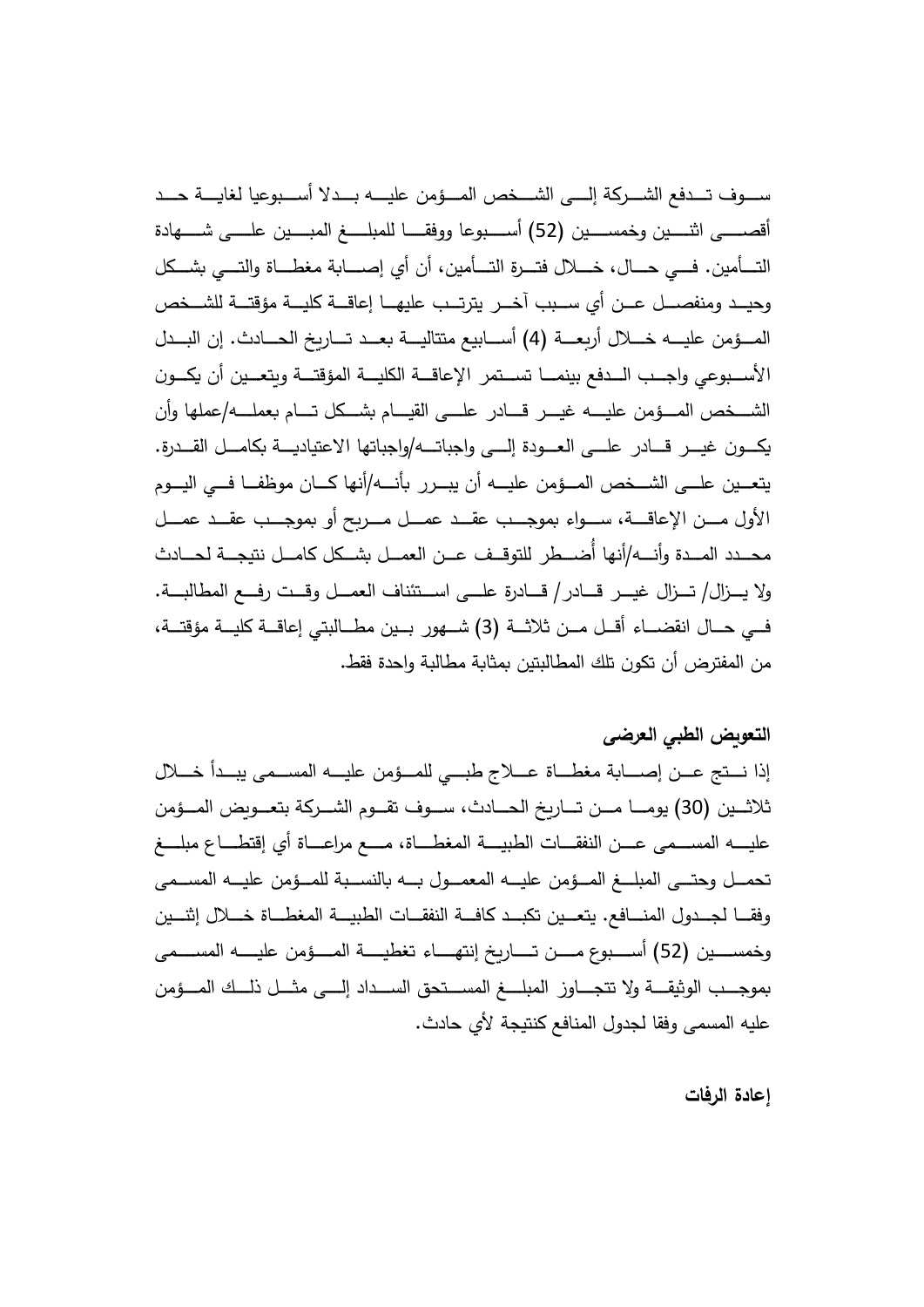ســــوف تقــــوم الشـــــركة بتعــــوىض المســـتفيد لـغايـــــة الحــــد الأقصـــــي للمبلـــــغ المبــــين فـــي شــــهادة التــــأمين، فــــي حالــــة أن الشـــخص المـــؤمن عليــــه يمــــوت نتيجــــة لأي حــــادث، عـــن تكــــاليف مصـــــاربف الـجنــــازة والـــدفن المحلـــي خــــارج مكــــان الوفـــاة أو التكــــــاليف المعقولـــــــة والتــــــى يتعــــــذر تجنبهـــــــــا بالنســـــبة لنقــــل جثمـــــان أو رفـــــاة الشـــخص المـــؤمن عليـــه وأمتعتـــه/أمتعتها الشخصـــية مـــن مكـــان الوفـــاة إلـــي بلـــد الإقامة أو بلد المواطنة.

السفر جوا لأحد أفراد الأسرة لدى الإعادة إل*ى* ارض الوطن

فـــي حالــــة الوفـــاة المفاجـــأة للشـــخص المـــؤمن عليــــه خـــلال فتـــرة التـــأمين، ســـوف نقـــوم الشــــركة بتعــــوبض نفقــــة الـعـــودة جــــوا علــــى الدرجــــة الســـياحية لأحـــد أفـــراد الأســـرة المباشـــربن أو أحـــد الأقربـــاء المقـــربين حتـــى مبلــــغ بحـــد أقصــــى كمــــا هـــو محـــدد فـــي شـــهادة التـــأمين. يكـــون هـــذا المبلـــغ واجـــب الســـداد إلـــي عضــــو الأســـرة أو القربب المقرب الذي يصحب الجثمان.

# المنفعة النقدية ف*ي* الحالة الطارئة

فـــي حالــــة الوفـــاة المفاجـــأة أو العجـــز الجزئـــي للشـــخص المـــؤمن عليـــة والمغطـــي بموجــب هــذه الوثيقـــة خـــلال فتــرة التـــأمين ولســبب غيــر مســتبعد تحديــدا بموجــب هــذه الوثيقــة، ســنقوم بــدفع مبلـــغ منفعــة نقديــة لـحالــة طارئــة كمــا هــو مبــين علـــى شهادة التأمين.

# **اعیسبوأ عفد ُ ث ادحلة جیتني فتشمسل وخى دلدى مویل بد – ی**

ســـوف تقـــوم الشـــركة الشـــخص المـــؤمن عليــــه بـــدل أســـبوعي كمنفعـــة نقديـــة حتـــي حـــد أقصــــي تســـعون (90) يومــــا وبحســـب المبلــــغ المبـــين علــــي شــــهادة التــــأمين مـــــع مراعــــاة يــــومين زيــــادة، إذا تــــم، خــــلال فتـــرة التــــأمين، إحتجــــاز الشــــخص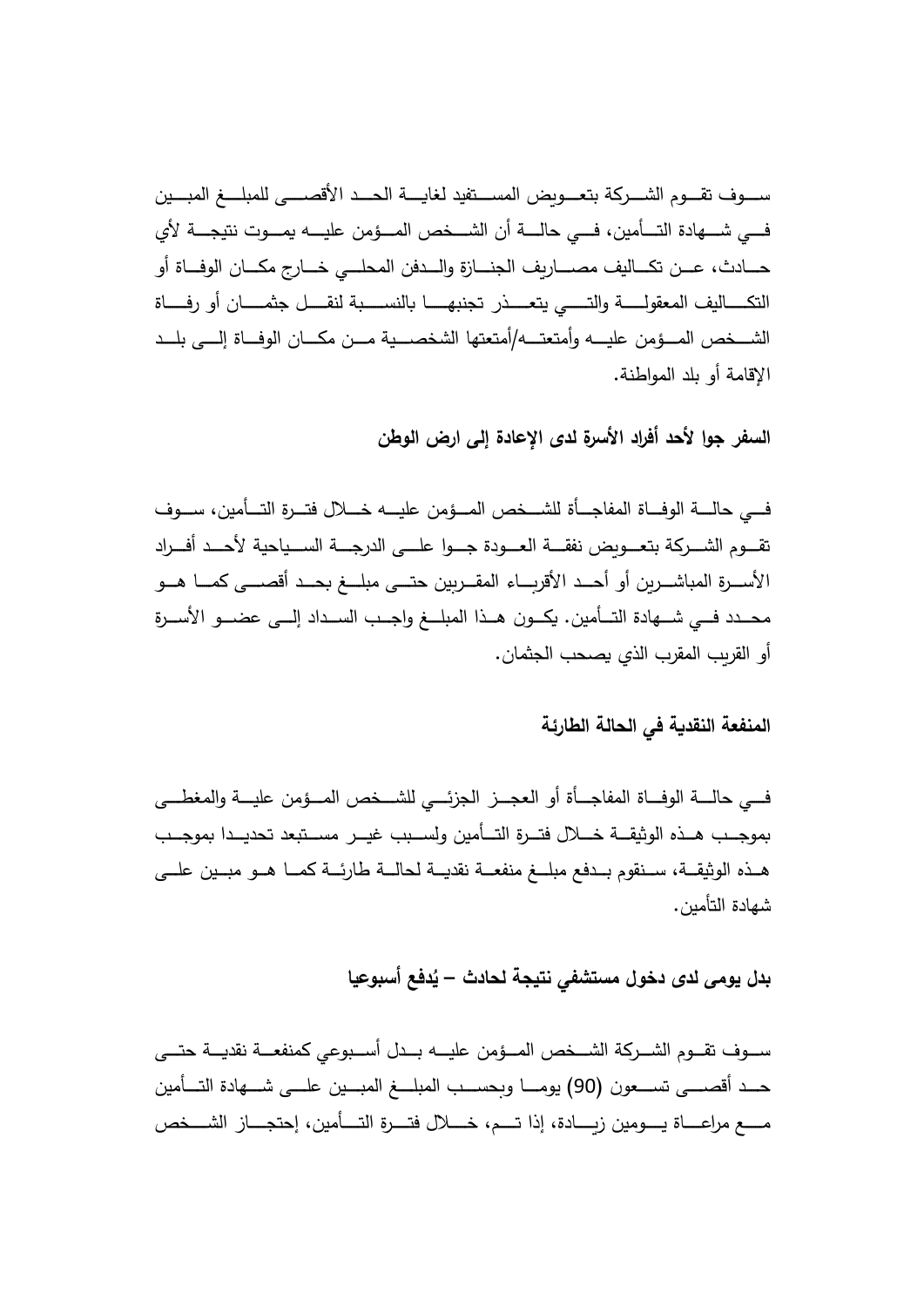المـــؤمن عليـــه فـــي مستشـــفي كنتيجـــة مباشـــرة لحـــادث ومـــع مراعـــاة الإســـتثناءات التاللة:

- إحتجـــــاز بمستشــــفي بســــبب عمليــــة جراحيــــة أو عــــلاج طبــــي والــــذي لا يكون مثبتا بموجب تقربر من الممارس الطبي المؤهل،
	- إحتجاز بمستشفى بسبب الحجر الصحى و/أو مرض معدى،
- لا يكــون هنـــاك تعــويض مســتوجب الـــدفع إذا كـــان قــد تــم إعـــلان منطقــة معيشة الشخص المؤمن عليه كمنطقة موبوءة،
- إحتجــــاز بمستشـــفي لعــــلاج طبــــي غيــــر أساســــي و / أو عــــلاج غيــــر طارئ والذي لا يكون متعلقا بشكل مباشر بالمرض أو الإصابة،
- \* إحتجـــاز بمستشـــفي علـــي عكــس نصـــيحة ممـــارس طبـــي أو لا يُعتقــد أنــــه ضروري من قبله،
- \* احتجــــــاز بمستشـــــفي بســـــبب أي وكافـــــة عمليـــــات التجميــــل، الأخطـــــاء الإنكسارية لأجهزة المساعدة البصرية أو السمعية،
	- إحتجاز بمستشفى نتيجة إصابة أو مرض وقع قبل فترة التأمين،
- إحتجاز بمستشفى متعلق بـ: – حمل أو ولادة، أو – إصــــابة و/أو مـــرض ناشــــئ مـــن كونـــك تحــت تـــأثير كحـــول أو مخدرات،
	- إحتجاز بمستشفى يكون نتيجة ضغط، أرق أو خلل عصبي،
	- إحتجاز بمستشفى كنتيجة لحالات طبية موجودة من قبل،
		- دخول المستشفى خارج بلد الإقامة.

الرأ*ى* الطب*ى* الثان*ى* 

خدمــــة الإستشــــارة الطبيــــة المعروفـــة بـــــ "الــــرأى الطبــــي الشـــانـي" تســـمح للشـــخص المــــؤمن عليــــه نلقـــي رأى طبــــي ثــــاني مباشــــرة مـــن أخصــــائيين طبيـــين يعملـــون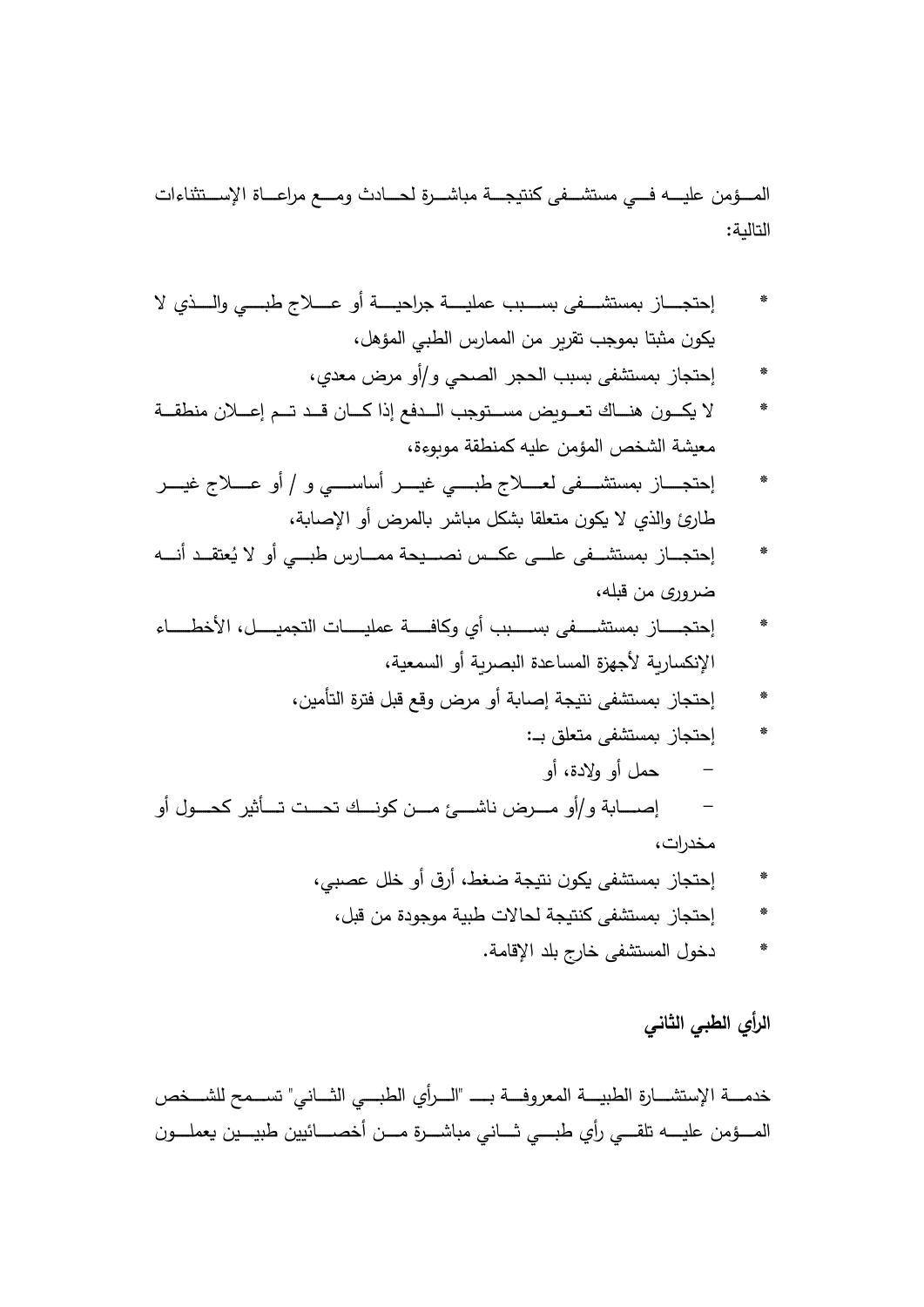وأ ةیضـــــرم ةلـــــاح نمـــــ ةانـــــاعملا ةلـــــاح ي فـــــلـــــكذو ةیـــــملاع ةیـــــبط تاســـــسؤم يــــفـ مــــــرض خطيـــــر يُعتقـــد أنـــــه يســـتحق مثــــل ذلـــك التقيـــيم الخــــارجي إســـتنادا علــــي طبيعة، حدة أو تعقيد الحالة.

يـــتم تقـــديم الـــرأى الطبـــي الثـــاني إلـــي أي فـــرد مُغطـــي بواســـطة الـخدمـــة، وذلـــك عـــن بُعـــد دون الحاجــــة إلــــى الســـفر خــــارج بلـــد إقــــامتهم. كافــــة البيانــــات وثيقــــة الصـــــلة المتعلقـــــة بالحالـــــة يــــتم إرســـــالها عبـــــر الإرســــال الإلكترونـــــى إلــــــى الأخصــــائـي والــــذي يقــــوم بــــدوره بتقـــديم رأيـــــه، رأيهـــــا بشـــأن الحالــــة. يكــــون هـــذا الـــرأى كافيـــــا لتأكيـــد تشـــخيص مــــا، تحديـــد تشـــخيص مــــا لحالــــة معقـــدة وغيـــر محلولــــة و /أو العمــــل مــــع الطبيــــب المعــــالـج لتحديـــد أن العــــلاج الموصــــوف هـــو أنسب إختيار متاح محليا و/أو دوليا للحالة المعينة.

وتـــــــسـلا لـــــــلاخـ ةـــــــعـجارملل ةـــــــلـاح م دـــــــقـت زوـــــــجـ لا ن (60 نـــــــمـ ىـــــــلـولأا اـــــــمـوی ) التغطيــــة. يبـــدأ حســــاب فتـــرة الإنتظـــار هـــذه فـــي نفــس اليـــوم الـــذي يـــدخل فيــــه الشخص تحت التغطية بالنسبة لهذا الملحق.

# الرأى الطبي الثاني – الع*م*لية

يبـــدأ الشـــخص المـــؤمن عليــــه طلـــب الخدمــــة عـــن طربـــق الإتصــــال بالشـــركة والتــــي تكــــون بـــــدورها مســــؤولة عــــن إرســــال المعلومــــات بشــــأن الحالــــة إلـــــي المؤسســــة الطبيـــــة المتعاقــــد معهـــــا مباشــــرة أو عبــــر مــــدير طــــرف ثالــــث مُعــــين (تــــى بــــى ايـــــه). يقـــدم الشــــخص المـــؤمن عليــــه معلومـــات أساســية بشـــان الحالــــة، والتـــي تتضــــمن، مـــن بـــين معلومـــات أخـــري، تـــاريخ طبـــي مفصـــل للفـــرد (يـــتم تقديمــــــه مــــن قبــــل الطبيــــب المعــــالج) وكــــذلك نتــــائج كافــــة الفحوصــــات الطبيــــة التــــى تـــم إجراءهــــا والمرتبطـــة بالـحالـــة. يـــتم إرســـال كافـــة المعلومـــات عبـــر شـــبكة الإنترنــت مـــا لـــم يــتم إعتبـــار وســـيلة إرســـال أخـــرى (بربـــد ســـربـع) أمـــرا ضــــروربا بسبب طبيعة المواد التي يجرى إرسالها.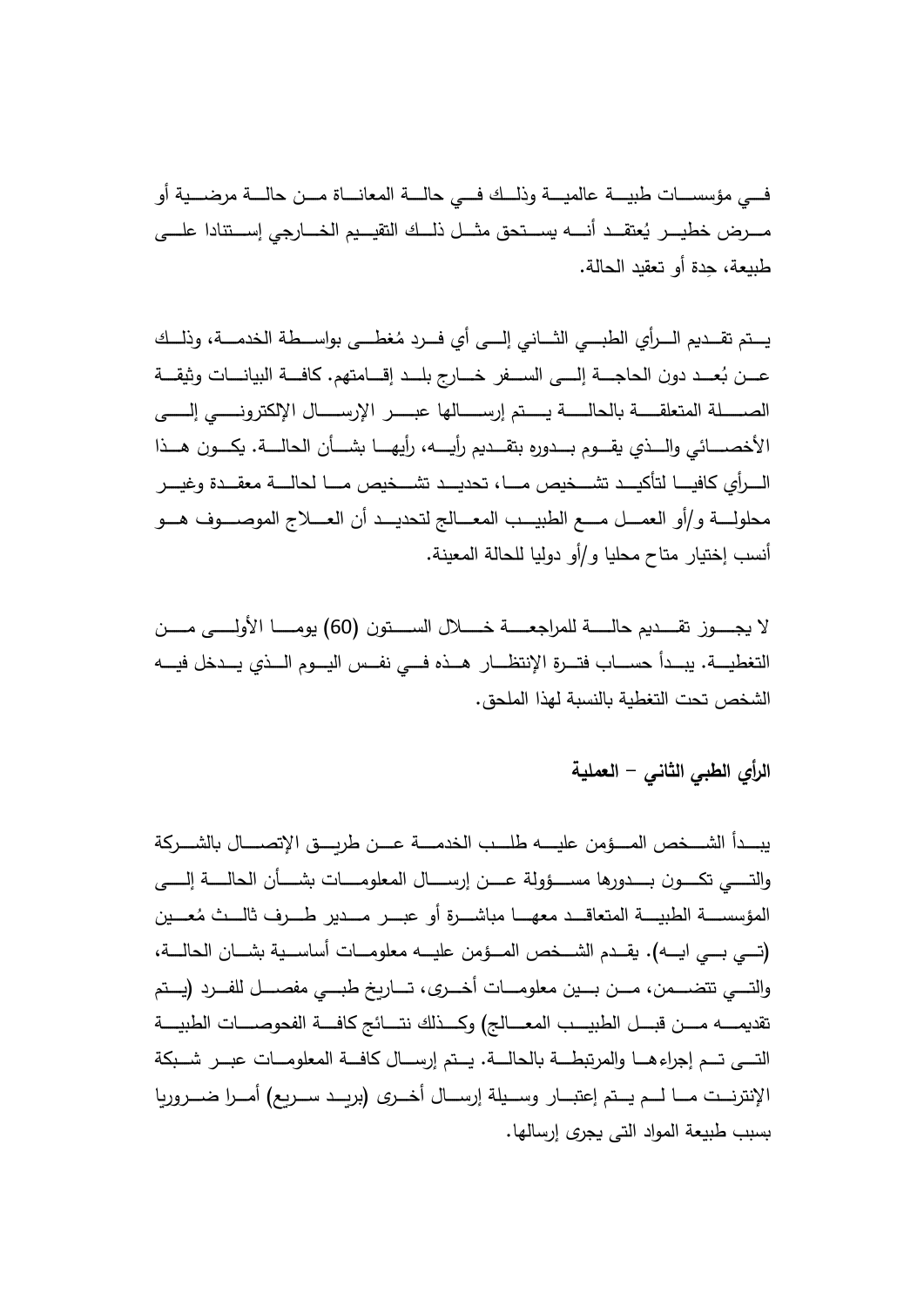بمجـــرد أن يـــتم إصــــدار الـــرأي الطبـــي الثـــاني مـــن قبـــل الأخصــــائي (يـــن)، يــتم إربســـالـه إلــــي الجهــــة المتعاقـــدة / مـــدير طـــرف ثالـــث مُعـــين (تـــي بـــي ايــــه) أو مباشرة إلى الطبيب المعالج، لمراجعتهم اللاحقة مع المربض.

قـــد يؤكـــد هـــذا "الــــرأي" أو يطــــرح تشـــخيص مــــا للحالــــة و/أو قـــد يســــاعد علــــي تحديـــد أنســـب عــــلاج أو إجـــراءات متـــوفرة للمـــؤمن عليــــه فـــى تلــك اللحظـــة – ســـواء فـــي بلـــدهم أو دوليــــا. ومـــــع ذلـــك، يكــــون التقيـــيم المهنــــي النهــــائي وتأكيـــد و يـــــــبـطلا صیخـــــــشـتلا /ةـــــــلـاحلا / عـــــــمـزملا جـــــــلاعـلا جماـــــــنـرب نأـــــــشـ رارـــــــقـلا وأ إنباعه، مسؤولية الطبيب المعالج.

يجــــوز للشــــركة، إذا كانـــت هنــــاك حاجــــة، أن تُصــــر علــــى تقـــديم المســـتندات أعــــلاه بنســـختها الأصــــلية للتحقـــق منهـــا. يتعـــين تقـــديم المســـتندات خــــلال فتـــرة بحــد اقصـــى 90 يومـــا مــن تـــاربخ التشـــخيص أو اى تمديــد يــتم تقديمـــه مــن قبــل الشركة.

**إستثناءات معمول بها خصوص الرأي الطبي الثاني**

- لا توجـــد إســـتثناءات بخصــــوص نـــوع الـحالــــة الطبيــــة أو المــــرض والــــذي قـــد يـــتم طلـــب رأى طبــــى ثـــانى مـــن أجلــــه، طالمـــا يـــتم إعتبارهـــا حالــــة وـــــكـت ثـــــیـحو افـــــ ـ وـــــحـن ىـــــلـع ةرـــــیـطخ وأ ةـــــجـرح ةـــــیـبط ن ـــــكلـت لـــــثـم المراجعة مبررة.
- لا توجـــد إســـتثناءات بالنســـبة لحــــالات قائمــــة مـــن قبـــل والتــــى قـــد يـــتم طلب رأى طبي ثاني بشأنها.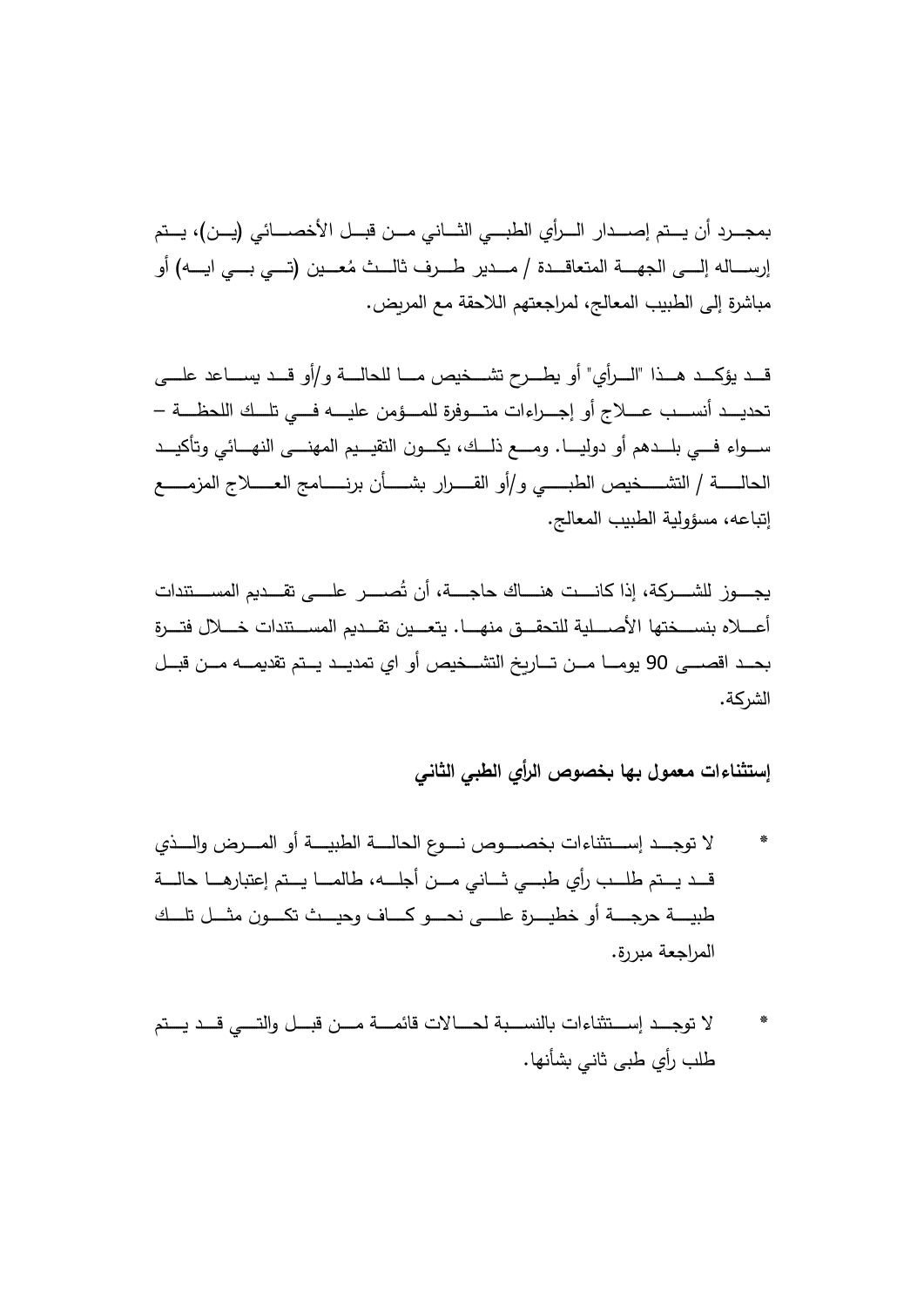\* تـــــسـ لـــــلاخـ يناـــــثـ يـــــبـط يأر بـــــلـط نـــــكـم لا ی (ن 60 خ راـــــتـ نـــــمـ اـــــمـوی ) ا سر .ةقیثو الن

## الشر و**ط العامة**

**العقد**

إن هــــذه الوثيقــــة، وأيـــــة ملاحــــق (إن وجــــدت)، نمــــوذج الطلــــب (إن وجــــد) وشـــهادة التـــأمين تشـــكل كامـــل العقــد بـــين الأطـــراف. كافـــة البيانـــات المقدمـــة مـــن قبـــل الشـــخص المـــؤمن عليـــه، تُعتبـــر ، فـــي ظـــل عـــدم وجـــود أي تزويـــر ، بمثابـــة تعهـــدات وليســـت ضــــمانات. لا يلغـــی أي بيـــان هـــذه الوثيقـــة أو يـــتم اســـتخدامه فــــى الـــــدفاع عــــن أي مطالبـــــة بموجــــب هـــذه الوثيقــــة، إلا إذا كــــان مثــــل ذلـــك البيان مُتضمَن في شهادة التأمين المذكورة.

نلــــــ وكــــــ ن لیــــــ و يأ ، نــــــمـ لوصــــــلأا بســــــح ضوفــــــم لوئســــــم طــــــقـ فنكــــــلو الشـــركـة، لديــــه الصـــــلاحية نيابـــة عـــن الشـــركـة لتمديــد موعـــد دفـــع قســـط التـــأمين أو بأى طريقة لتعديل هذه الوثيقة.

كافـــة المنــــافـع بموجــــب هـــذه الوثيقــــة تكـــون واجبــــة الــــدفـع فــــي المركــــز الرئيســــي للشركة والكائن مقره في دبي، إ. ع.م.

يوافــق ويقــر كـــل شـــخص مـــؤمن عليـــه والشـــركة بـــأن البنـــك لـــيس فـــي أي وقــت وكــــيلا للشـــــركة. أي مطالبـــــات، نزاعـــــات أو احتجاجــــات لحامــــل الوثيقــــة فيمــــا يتصــــل بهـــذه الوثيقــــة ســــوف تكــــون مســـئولية الشــــركة بالكامــــل. ســــوف تقــــوم الشركة بترتيب كافة مسائل إدارة الوثيقة بشكل مباشر ٍ مع حامل الوثيقة.

**حدود العمر**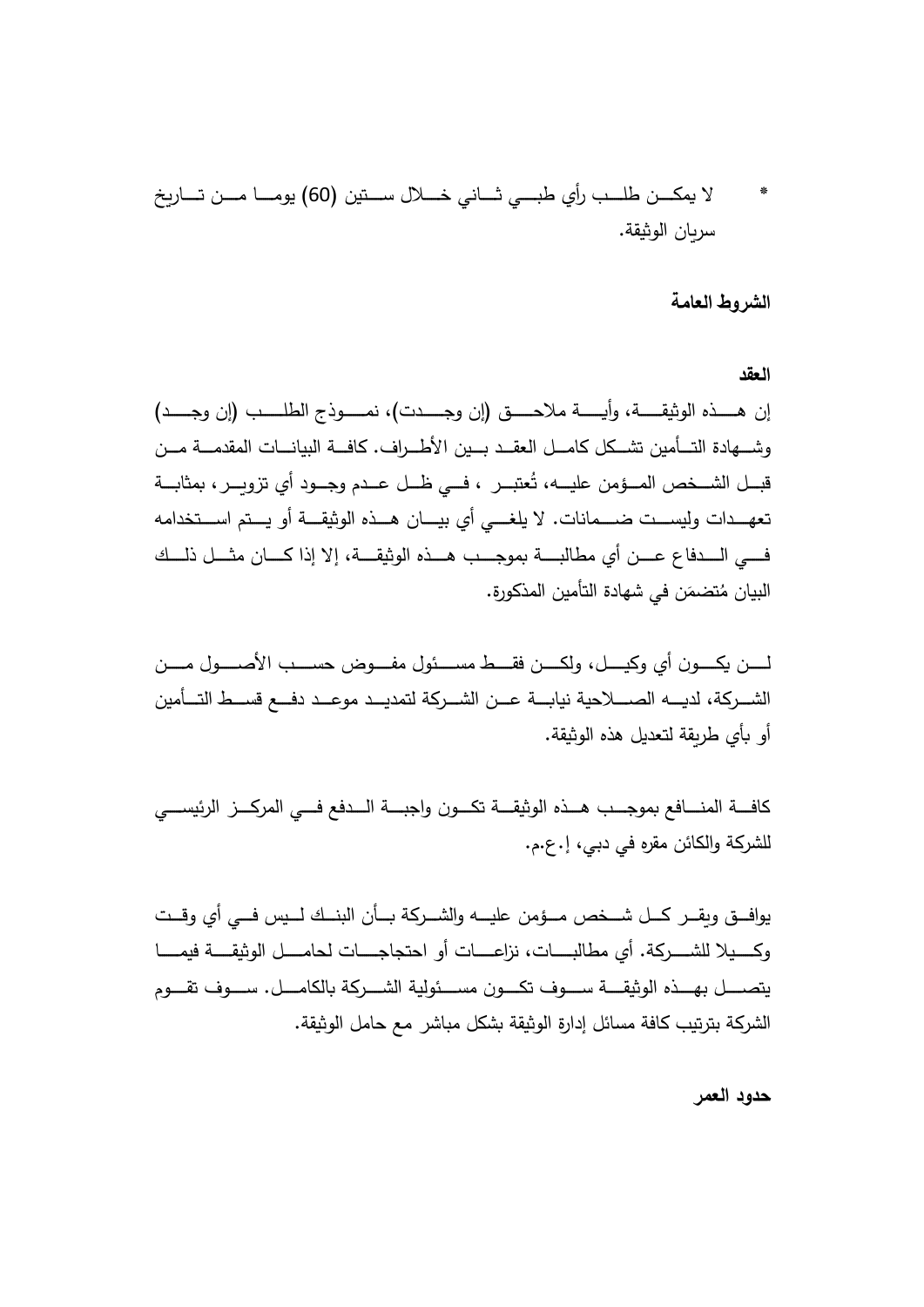18 ســنة إلـــي 65 ســنة، و لكــن لــيس أكثــر مــن 64 ســنة وقــت التســـجيل. فـــي حــــال تزويـــد فقـــط ســــنة مـــيلاد الشـــخص المـــؤمن عليــــه إلــــي الشــــركة، عندئـــذ ســـوف يكـــون تـــارىخ المـــيلاد بالنســـبة لهـــذه الوثيقـــة هـــو الأول مـــن شـــهر ينـــاير مـــن ســـنة مـــيلاد الشـــخص المـــؤمن عليـــه مــــا لـــم يُـــذكر أو يُؤكـــد ذلـــك بموجـــب جواز السفر أو الهوية الوطنية.

**حاملي البطاقات الإضافیة**  يـــتم تمديـــد منفعـــة الوفـــاة والـــرأى الطبـــي الثـــاني بموجـــب هـــذه الوثيقـــة فقــط إلــــي حاملي بطاقات الائتمان الرئيسية للبنك.

**فترة المراجعة/إلغاء الوثیقة بدون غرامات**  يحــــق للشـــخص المـــؤمن عليــــه اســـترداد كامـــل قســـط التــــأمين فـــي حـــال أن يـــتم إلغـــاء التغطيـــة بموجـــب الوثيقـــة مـــن قبــل الشـــخص المـــؤمن عليـــه خـــلال ثلاثـــين (30 زـــــ ـرم لـــــلاخـ نـــــمـ بـــــلـط م دـــــقـت قـــــ ـرط نـــــعـ دء،ـــــبـلا خ راـــــتـ نـــــمـ اـــــمـوی ) الاتصـــــالات لــــدى البنـــك. تحـــتفظ الشـــركة بـــالحق فـــى رفـــض أي طلـــب شـــانى عقـــب إلغـــاء الطلـــب الأول بموجـــب هـــذه الخطــــة مـــن نفــس الشـــخص المـــؤمن علیه.

**كفا ة الإشعار**  يستم اعتبـــار مثـــل ذلـــك الإشــــعار المُعطـــي إلــــي الشــــركة أو إلــــي أي وكيــــل مفــــوض مــــن الشــــركة، مــــع التفاصــــيل الكافيــــة لتحديـــد والتعــــرف علــــى وثيقــــة التـــأمين علـــي أنــــه إشـــعار معطـــي إلـــي الشـــركـة. إن الإخفـــاق فـــي إعطـــاء إشـــعار خـــــــلال الموعـــــد الــــــوارد فـــــي هـــــذه الوثيقـــــة لا يُبطــــل أي مطالبـــــة إذا مــــــا تــــم التوضـــيح مـــن قبـــل الشـــخص المـــؤمن عليـــه أو المســـتفيد بأنــــه كـــان مـــن المتعـــذر بشـــكل معقـــول إعطـــاء مشــل ذلــك الإشـــعار خــــلال الموعــد المنصــــوص عليـــه وأن ذلك الإشعار تم إعطاؤه في أسرع وقت بشكل معقول بعد ذلك.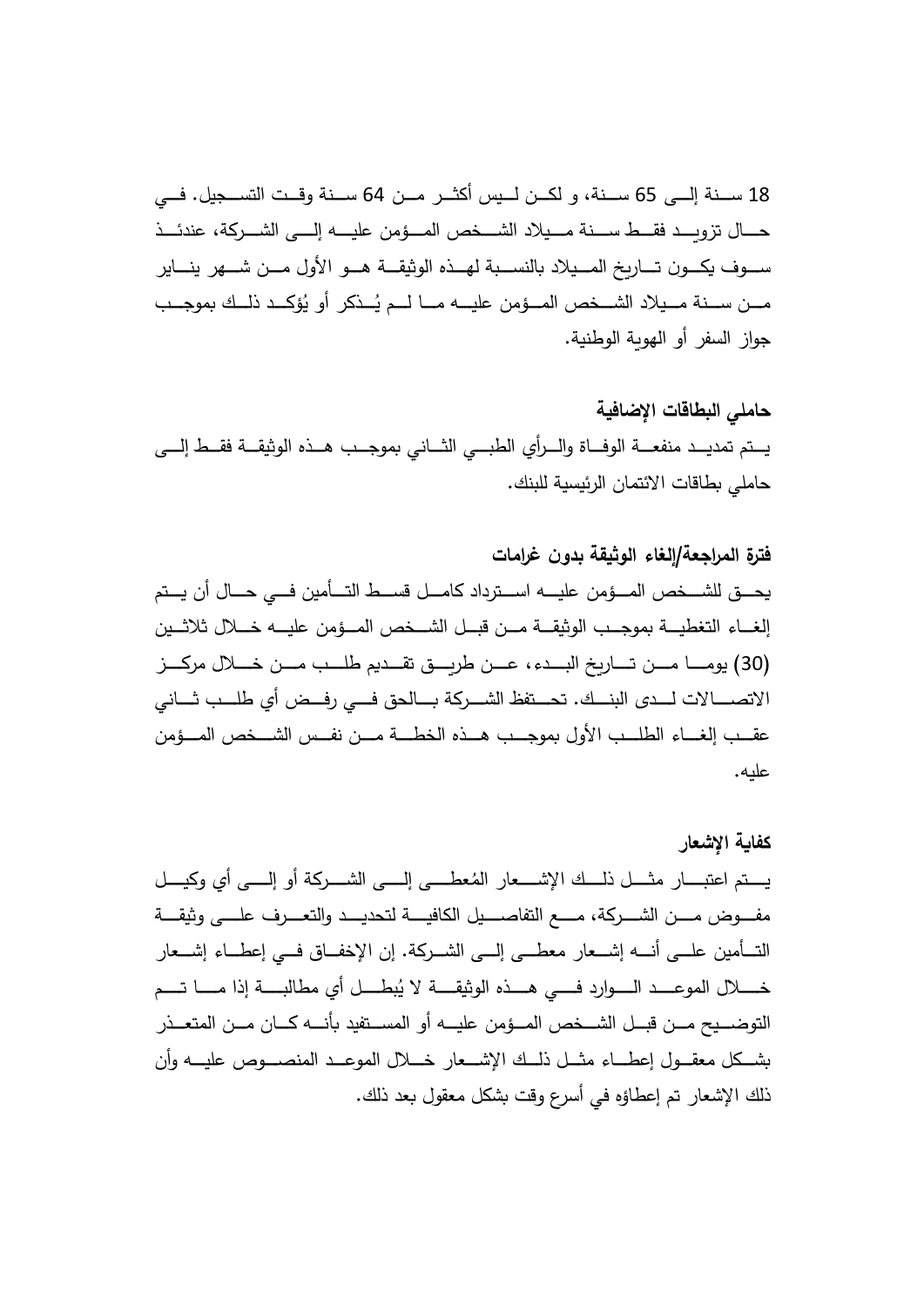**المساهمة**  لا بمكـــن للشـــخص المـــؤمن عليــــه تحـــت أيــــة ظـــروف المطالبــــة بموجـــب أكثـــر من وثيقة تأمين ماكس أدفانتيج واحدة **لدى** البنك في وقت واحد.

## **الإنهاء**

بـــالرغم مـــن أي شـــيء متضـــمن فـــي هــذه الوثيقـــة علـــي النقــيض مــن ذلــك، فـــإن المنفعـــة الشــــهربـة بموجــــب هـــذه الوثيقــــة بشـــأن الشـــخص المـــؤمن عليــــه تتتهــــي عند حدوث أي واحد أو أكثر مما يلي: 1- يبلغ الشخص المؤمن عليه الحد الأقصبي لعمر التغطية، 2– إلغــاء هــذه الوثيقـــة مـــن قبـــل الشـــخص المـــؤمن عليـــه فـــي أي وقــت وفقـــا لشر وط وأحكام هذه الوثيقة.

3– الشـــخص المـــؤمن عليــــه يفقــد وضــــع إقامتـــه فـــي دولــــة الإمــــارات العربيـــة المتحدة. 4– يتم إلغاء تأشيرة عمل الشخص المؤمن عليه. -5 ةـــــیـ رعلا تاراـــــمـلإا ةـــــلـود يـــــ فـاـــــمـیقم دـــــعـ مـــــلـ هـــــیـلع نمؤـــــمـلا صخـــــشـلا المتحدة.

## 6– تارىخ إنهاء الوثيقة.

**مراعاة الشروط و الأحكام**  يتعــين أن تكـــون المراعـــاة مـــن قبـــل الشـــخص المـــؤمن عليـــه لشـــروط هـــذه الوثيقـــة وصــــحة البيانــــات والإجابــــات المقدمــــة مــــن قبـــل الشــــخص المــــؤمن عليــــه فــــي نمــــوذج الطلب/المحادثــــة الـهاتفيــــة والمعلومــــات الجوهريــــة الأخــــرى المقدمــــة مــــن قبـــل الشـــخص المـــؤمن عليــــه بمثابـــة شـــرط مســـبق لأي إلتـــزام مـــن الشـــركة. فـــي حــــال أن الظــــروف التــــي تــــم فيهـــــا الـــــدخول فــــي هــــذه الوثيقــــة تغيــــرت بشـــكل جــــوهرى بــــدون الموافقــــة الخطيــــة مــــن الشــــركـة، فــــان الوثيقــــة تصـــــبح لاغيــــة وباطلة.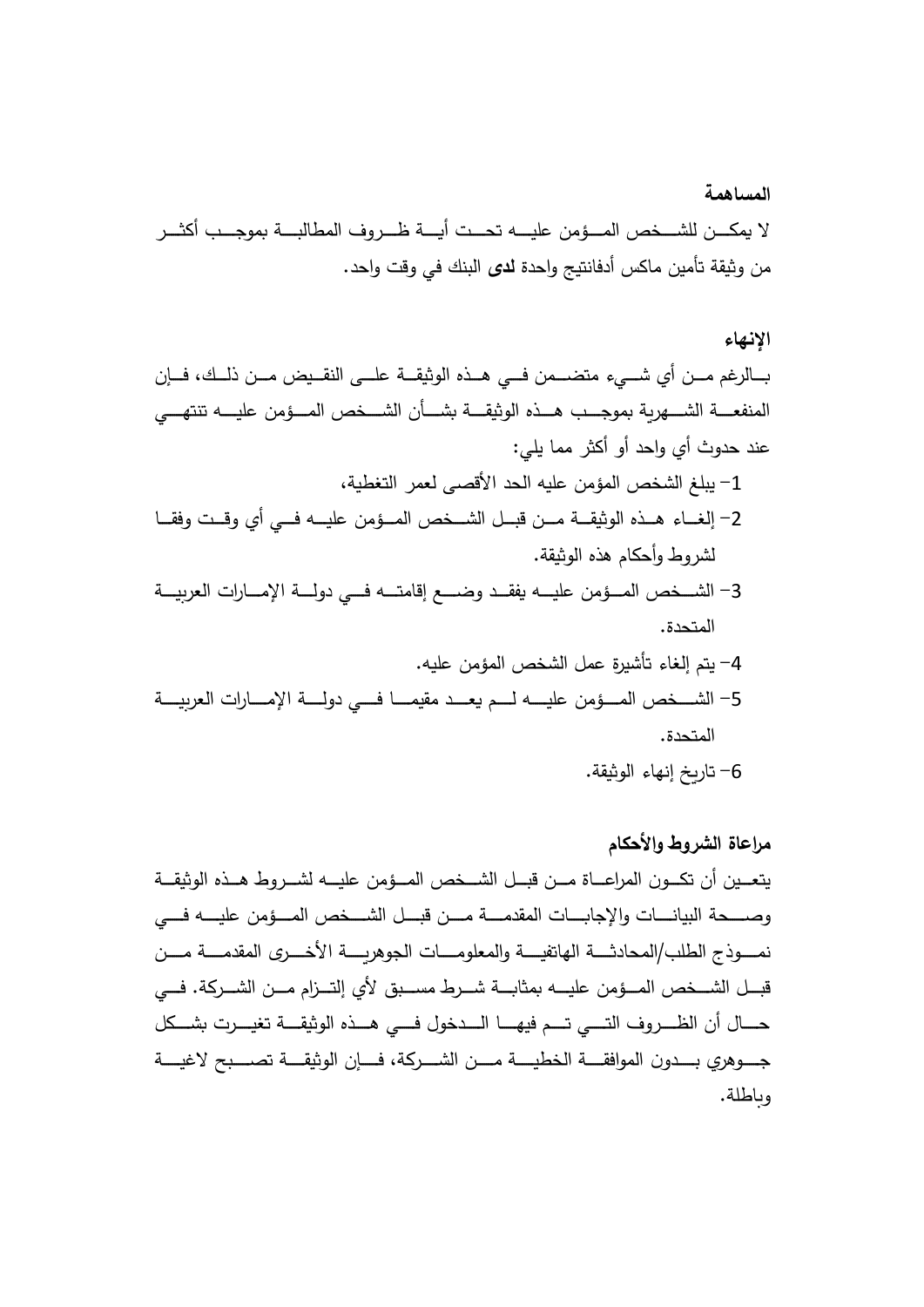**المطالبات الاحتیالیة** فــــى حــــال أن أي مطالبــــة بموجـــب هـــذه الوثيقـــة احتياليــــة أو لا أســــاس لهــــا مـــن الصــــحة بـــأى طربقــــة، يـــتم إلغـــاء كافـــة المنـــافع بموحـــب هـــذه الوثيقـــة بشـــأن الشخص المؤمن عليه المحدد .

## **التحكیم**

فــــى حــــال نشــــوء أي خـــــلاف فيمــــا يتعلــــق بــــالمبلـغ المزمــــع دفعــــه بموجـــب هـــذه الوثيقـــة (المســئولية يـــتم الاعتـــراف بهــــا خـــلاف ذلـــك)، يـــتم إحالــــة مثـــل ذلـــك الخـــلاف إلــــي التحكـــيم بموجـــب قواعـــد التحكـــيم المعمـــول بهـــا لـــدى مركـــز دبــــي للتحكــــيم الــــــدولي (دي آي ايـــــه ســـــي)، وهـــــذه القواعــــد تُعتبــــر بأنهـــــا مُدرجــــة بالإشــــارة إلــــي هـــذا البنـــد. ســـوف يكـــون مقـــر التحكـــيم فــــي دبــــي. تكـــون اللغـــة المســــتخدمة فــــى إجـــــراءات التحكــــيم هــــى اللغــــة الإنجليزيـــــة. يكـــــون القـــــانون الحــــاكم هـــو القــــانون الأساســـي لــــدبي. حيثمـــا يتعـــين إحالــــة أي خــــلاف إلــــي التحكيم، فإن اتخاذ أي قرار تحكيمي سوف يكون نهائيا.

# **الولا ة القضائیة**

تُحكـــم هـــذه الوثيقــــة بموجــــب وتُفســــر وفقــــا لقــــوانين دولــــة الإمــــارات العربيــــة المتحــدة. فــي غيـــاب أي موافقـــة علـــي إجــراء تحكــيم شــرعي بــين الأطــراف، يــتم إحالـــــة كافـــــة النزاعــــات الناشــــئة بموجــــب هـــذه الوثيقــــة إلـــــي الولايــــة القضـــــائية الحصربة لمحاكم دولة الإمارات العربية المتحدة.

## **نقل البیانات**

يقــــوم الشــــخص المــــؤمن عليــــــه بتزوبــــد الشــــركة بموافقتــــه/موافقتها التــــى لا لـــــبس فيهــــــا علـــــى معالجــــة، تقاســــم، نقــــل و/أو الإفصـــــاح عــــن البيانـــــات الشخصــــية الخاصــــة بالشـــخص المـــؤمن عليـــه – أو أي طـــرف آخـــر لهـــذا العقــد، كيفمـــا تـــم الـحصـــــول عليهـــــا، إلـــــي أي مســــتلم داخــــل أو خـــــارج الدولـــــة للأغــــراض التاليــــة: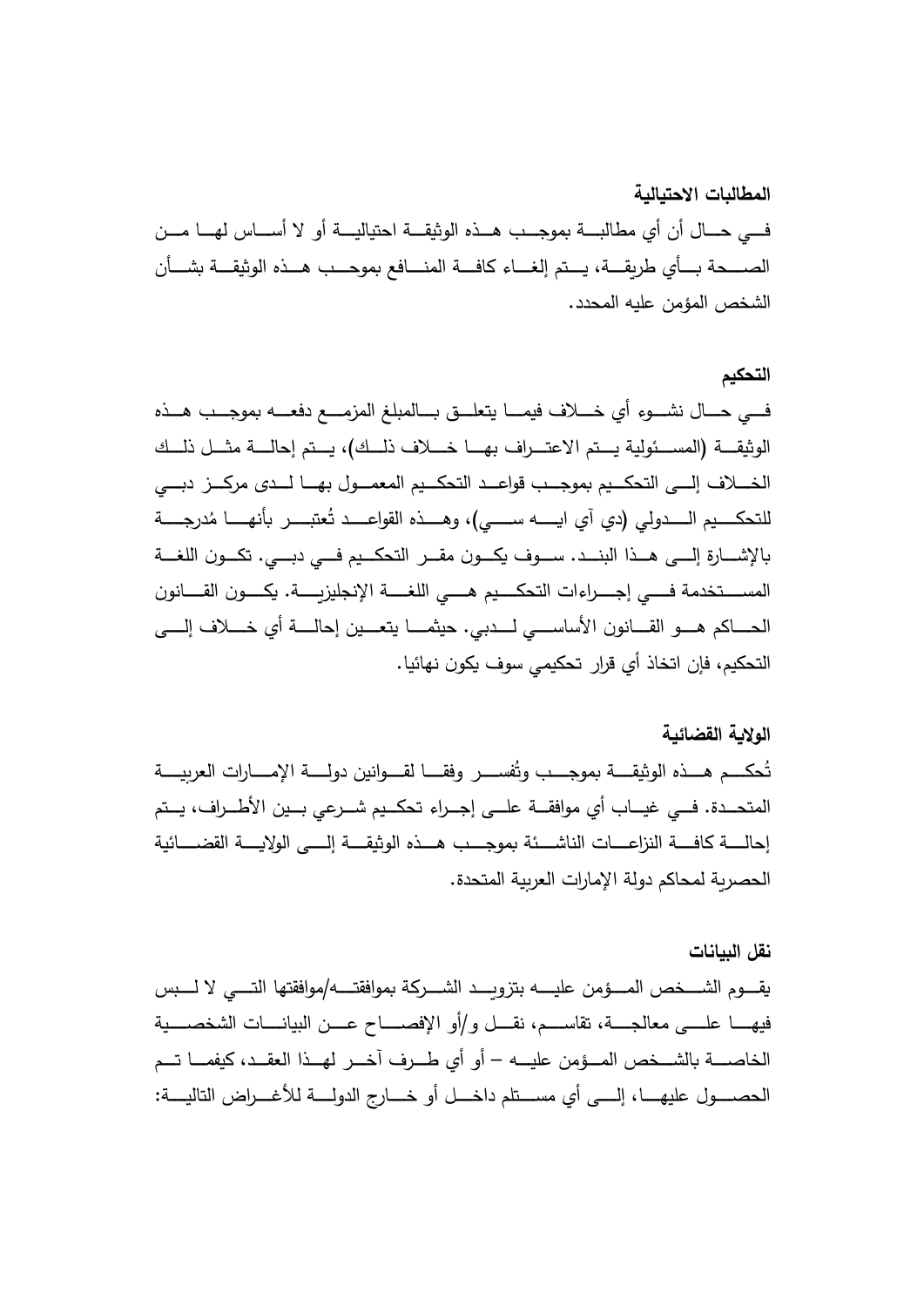(1 (ة،ـــــقـیثولا هذـــــهـ ةـــــمـدخو میـــــیـقت ) 2 و لـــــیـلحتلا وأ نیمأـــــتـلا تاـــــبـلاطم اءرـــــجـلإ ) (3) للتقيد بأي إلتزامات قانونية وتنظيمية تخضع لها الشركة.

# **المنافع المتراكمة**

يتعــــين أن لا يزيــــد الحــــد الأقصـــــى للمبلـــــغ التراكمـــــي للمنـــــافع الواجبـــــة الـــــدفع بموجــب هــذه الوثيقـــة بالنســبة لأي شـــخص واحــد عــن المبلـــغ الـــوارد فـــي شـــهادة التـــأمين. فـــي حـــال أن الشـــخص المـــؤمن عليــــه لديــــه أكثــــر مـــن وثيقـــة واحـــدة صـــــادرة مـــن قبـــل الشـــركة عندئـــذ فـــإن الـحــد الأقصــــى للالتـــزام المـــدفوع بموجـــب كافـــة الوشــائق يتعـــين أن لا يزىـــد عـــن الحـــدود الـــواردة فـــى شــــهادة تـــأمين واحـــدة بالنسبة لأعلى خطة، وبخلاف ذلك خضوعا للشروط والأحكام.

**إعادة صیاغة الوثیقة**  إعـــادة صـــياغة الوثيقـــة بعــد دفـــع مطالبـــة غيـــر مســموح بـــه. فـــي حـــال أنـــه تبـــين بـــأن الشـــخص المـــؤمن عليــــه قـــام بإعـــادة التســـجيل والـــدخول فـــي البرنــــامج فـــي أي وقــت خـــلال ســـريان الوثيقـــة، ســـوف تصـــبح الوثيقـــة لاغيـــة وباطلـــة. لـــن يــتم دفــــع أي مطالبــــة وســــيكون قســــط التــــأمين المــــدفوع مــــن قبـــل الشــــخص المــــؤمن علیه أیضا غیر قابل للاسترداد.

عنـــد إنهــــاء الوثيقــــة بســـبب عـــدم دفــــع قســـط التــــأمين، فـــإن أي قبـــول لاحـــق لأي قســط تــأمين وإعـــادة صـــياغة الوثيقــة مــن قبــل الشــركة ســـوف يكــون فقــط بنـــاء اختيار الشركة.

### **الإلغاء**

يجـــوز للشـــخص المـــؤمن عليــــه إلغـــاء الوثيقـــة فـــي أي وقـــت عـــن طربـــق نقـــديم طلــب مـــن خـــلال مركـــز الاتصـــال لـــدى البنـــك. ســـوف يكـــون مثــل ذلــك الإلغــاء بـــدون المســــاس بـــأي مطالبـــة شـــرعية ناشـــئة قبـــل ذلــك. فـــي حـــال أن مثـــل ذلــك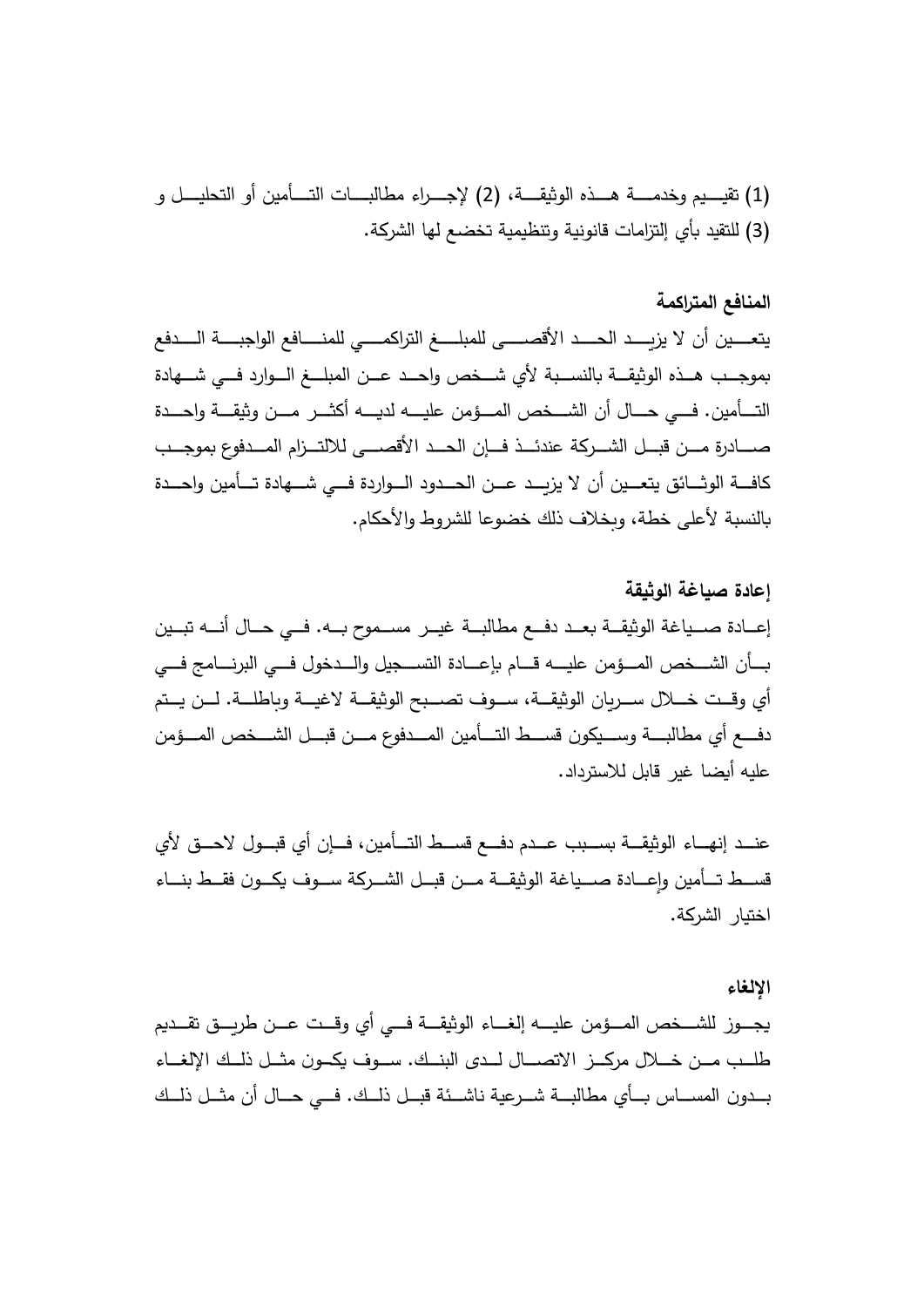الإلغــاء يكــون بعــد 30 يومـــا مــن تـــارىخ البــدء عندئــذ لــن يكــون هنــاك أي إعـــادة لقسط التأمين.

يجـــوز للشـــركة إلغـــاء الوثيقـــة فـــي أي وقـــت بموجـــب إشـــعار خطـــي مســلم إلــــي الشــــخص المــــؤمن عليــــــه أو مرســــل بالبربــــد الالكترونـــــي إلـــــي العنــــوان الأخيــــر حســـبما هــــو مبــــين بموجــــب ســـجلات الشـــركـة التــــي تفيـــد متــــي، عنـــدما يكــــون هنـــاك أقـــل مـــن خمســـة عشـــر (15) يومـــا بعــد ذلــك، يكــون مثـــل ذلــك الإلغـــاء ســــاري المفعـــول. ســـوف يكـــون مثـــل ذلـــك الإلغـــاء بـــدون المســــاس بـــأي مطالبـــة شرعية – ناشئة قبل ذلك.

**التنازل** 

- أ) يتعـــين علـــي أي طـــرف بهـــذه الوثيقـــة عـــدم القيـــام بشـــكل مباشـــر أو غيــــر مباشــــر بالتتــــازل عـــن هـــذه الوثيقـــة أو أي مـــن حقوقـــه والتزاماتـــه، بدون الموافقة الخطية المسبقة من الطرف الآخر .
- ب) يحـــــتفظ الشـــــخص المـــــؤمن عليـــــه بـــــالحق فــــي تعيــــين أو تغييـــــر المســـتفيد. لا يكــــون أى تنـــــازل عــــن المصـــــلحة ملزمــــا للشــــركة إلـــــى أن تســـــتلم الشــــــركة إشــــــعارا خطيــــــا بتغييـــــــر المســـــتفيد بنمـــــوذج مقبـــــول للشــــــركة. لا تتحمـــــل الشـــــركة أي مســــئولية عــــن شـــــرعية مثــــل ذلــــك التعيين أو التغيير للمستفيد أو التنازل.
- ج) إن موافقـــــــة المســـــــتفيد، إن وجـــــــدت، لا تكــــــون ضــــــــروربـة لتغييــــــر المستفيد أو لأي تغييرات أخرى في الوثيقة.

# **الا لتزام أحكام الوثیقة**

إن الإخفـــاق فـــي الالتـــزام بـــأي مـــن الأحكــــام المتضــــمنة فـــي الوثيقـــة يُبطـــل كافـــة المطالبات بموجب هذه الوثيقة.

**أقساط التأمین**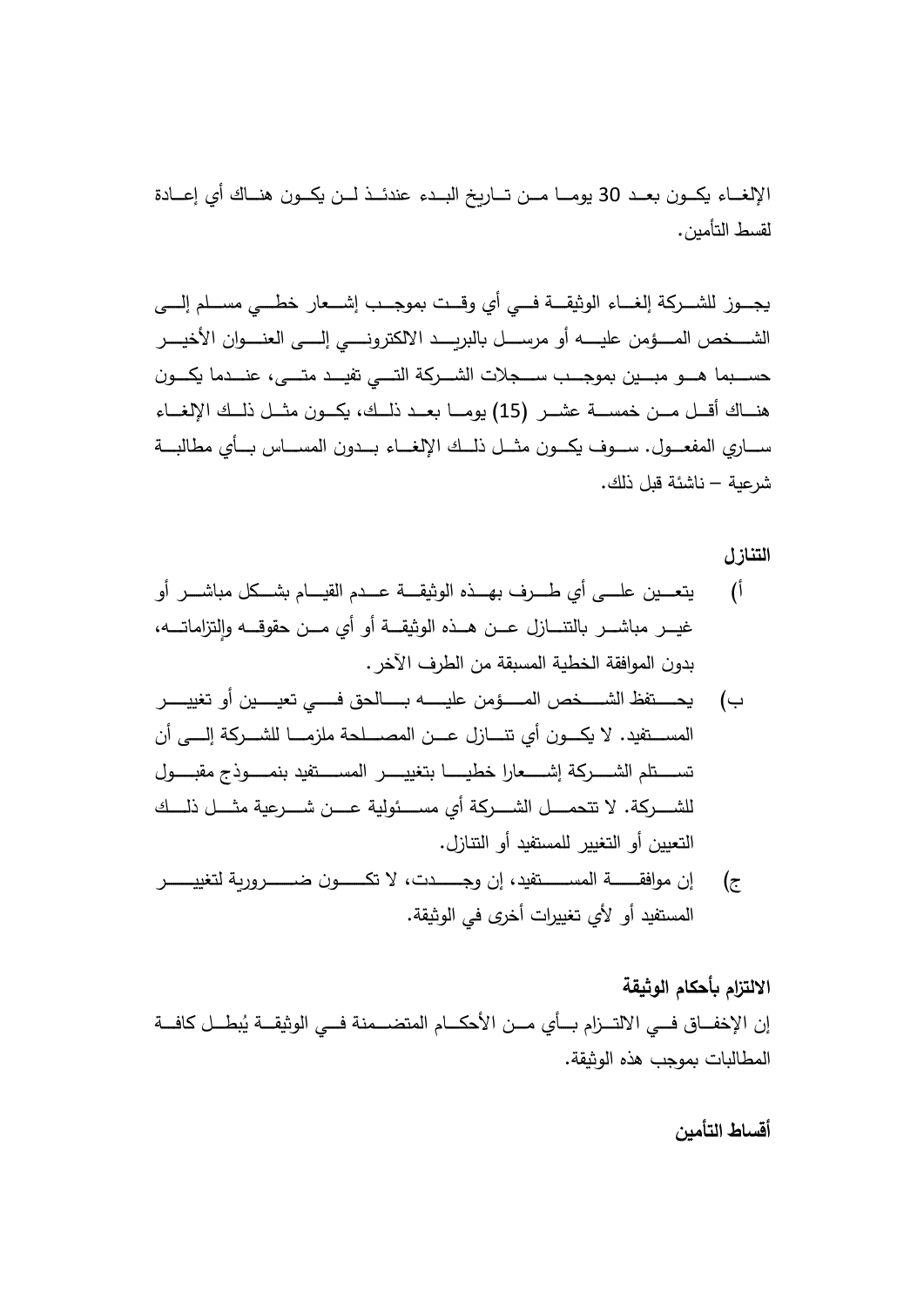كافـــة أقســـاط التـــأمين واجبـــة الـــدفع مقــدما مـــن قبــل الشـــخص المـــؤمن عليـــه فـــي أو قبـــل التــــاربخ الـــذي تصــــبح فيــــه مســـتحقة، إلا إذا تـــم إعطــــاء إشــــعار رســـمي . ءانهلإا

**دفع أقساط التأمین و سر انتار خ التغطیة**  تبــدأ التغطيــــة بشـــأن كـــل شـــخص مـــؤمن عليــــه اعتبـــاراً مـــن التـــاريخ الـــذي يوقـــع ىــــلـع ــــكنـبلل هــــتـقافوم يطع ـــــك/نـبلا بــــلـط جذوــــمـن هــــیـلع نمؤــــمـلا صخــــشـلا هــــیـف التسجيل عبر الهاتف.

# **تجدید الوثیقة**  تجديــد تلقـــائـي. مــــع ذلـــك، تحـــتفظ الشـــركة بـــالحق فـــي عـــرض التجديــد وأيضــــا الحق في تغيير شروط وأحكام قيم أقساط التأمين.

**التوافق مع التشر عات**  نا رــــسـ خ راــــتـ يــــ فـي،ذــــلـاو ةــــقـیثولا ماــــكـحأ نــــمـ مــــكـح يأ عــــمـ ضاقــــنـتی ة،ــــقـیثولا لیدـــــعـت هـــــبـجوم متـــــیـ ة،ـــــقـیثولا اـــــهـی فردـــــصـت يـــــتـلا ةیئاـــــضـقلا ةـــــ ـلاولا تاع رـــــشـت مكحال . تا عرتشلاك لتل ثت مابلتطلمى ندلأاد حلاع فق ماوتیل

**الإجراءات القانونیة**  لا يـــتم القيــــام بـــأى إجـــراء حســـب القـــانون والعدالــــة للاســـترداد عـــن الوثيقـــة قبـــل انتهـــــاء ســـتين (60) يومــــــا بعــــد تقــــديم إثبــــات خطــــى بالخســــارة وفقــــا لمتطلبــــات الوثيقـــة. لا يـــتم القيــــام بـــأي مـــن مثـــل ذلـــك الإجـــراء بعـــد انتهـــاء ثـــلاث (3) سنوات بعد الموعد الذي يكون مطلوبا فيه تقديم إثبات خطي بالخسارة.

> **اللغات**  في حال وجود خلافات بشأن تفسير الوثيقة، سوف يسود النص العربي.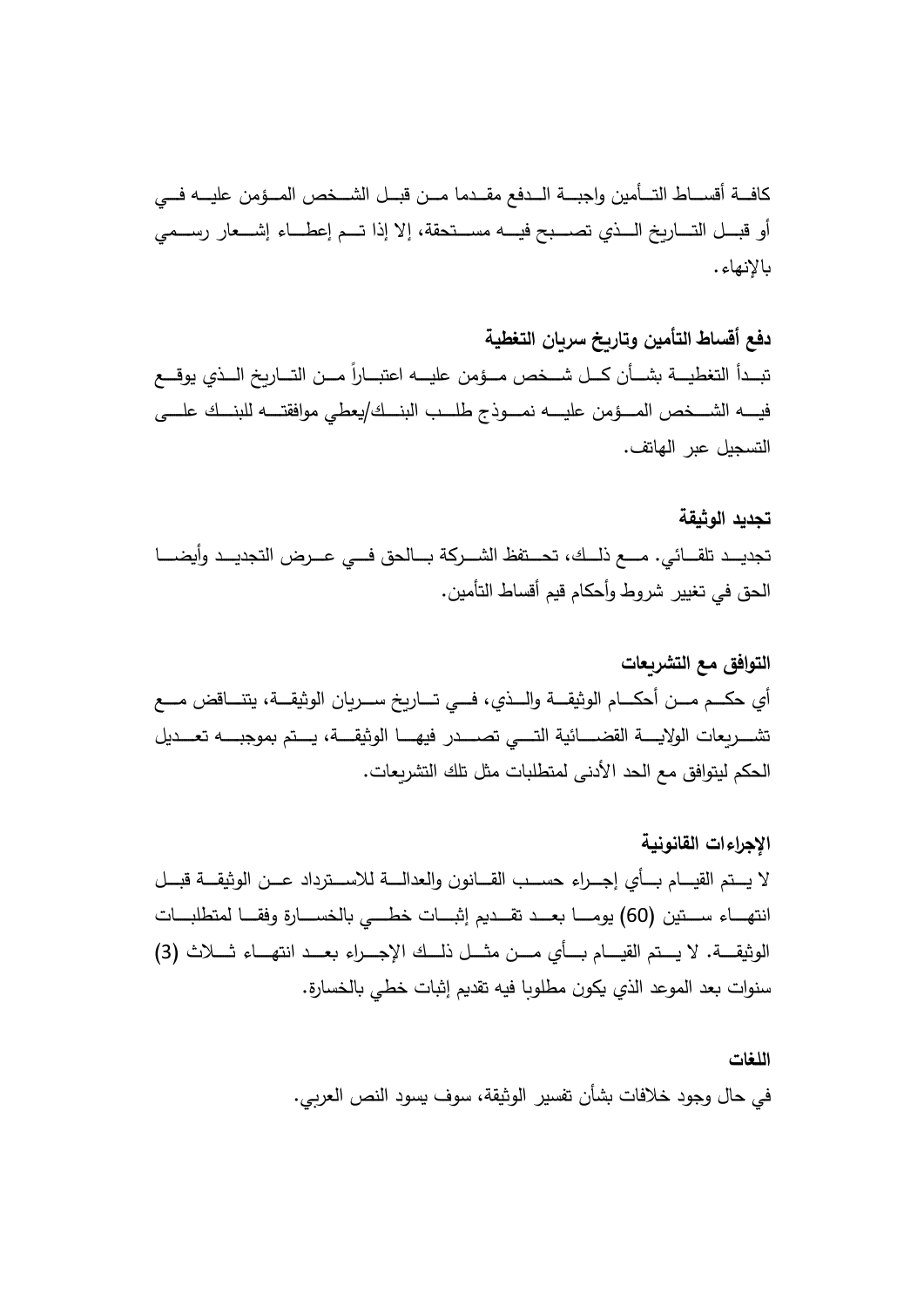**الحدود الإقلیمیة**  في جميع أنحاء العالم.

إجراء المطالبات

ع نیــــعـتی ة،ــــقـیثولا هذــــهـ بــــجـوم ةبـــــلاطم يأ ببــــسـ ثدــــحـ يأ عوــــقـو دــــنـع ىلـــــ : يالت الءاجرلإ اعابت اهیعل نمؤم الصخشال -1 ت ابلالمطا ر الإشعا رو فــــيطــــخ راعـــشـإ ي لـإ هاصــــأق دـــعـوم ي فــــنكــــلو ة رشــــلا ىـــ 60 نمــــ امــــوی .ثدح الخ ارت -2 ة بلالمطات ادنتم مس دقت 90 . ثدحلاخ راتن ا مموی

**بند العقو ة الاقتصاد ة** ة رــــشـ يأ راــــبـتعا متــــیـ لا ا،ذــــهـ نیمأــــتـلا دــــقـع بــــجـوم دوــــنـب ةــــ ـأ نــــمـ مغرلاــــ ـ يأ م دــــقـت وأ عــــدفـ تاــــیـلمع يأــــ ـ موــــقـت فوــــسـ وأ ةــــیـطغت مدــــقـت اــــهـنأ ىــــلـع نیمأــــتـ هــــیـلع نمؤــــمـ يأ ىــــلـإ ةــــعـفنم وأ ةــــمـدخ ــــكلـت لــــثـم نأ ىدــــمـ ىــــلـإ رــــخـآ فرــــطـ وأ راـــــجـت لـــــمـع يأ وأو/ ةـــــعـفنملا ة،ـــــمـدخلا ع،دفـــــلـا ة،ـــــیـطغتلا ي نمؤـــــمـلل طاـــــشـن وأ وناـــــــ قـيأ لفاـــــــخـ نأ نـــــــكـمملا نـــــــمـ هـــــــیـلع ن ةـــــــ ـراجت تاـــــــ ـوقع ةـــــــحـئلا وأ أو ةداصتقا ابهل ومعم .

 **تاءانستثلاا**

-1 لكــــشـ ئــــشـان ينوناــــ قـمازــــتـلإ وأ ررــــضـ ة،راــــسـخ يأ ةــــقـیثولا يــــطـغت نــــلـ ر اشبم : نعر اشبر میغو أ - یةبط لةاح ، اقبة مسدوجوم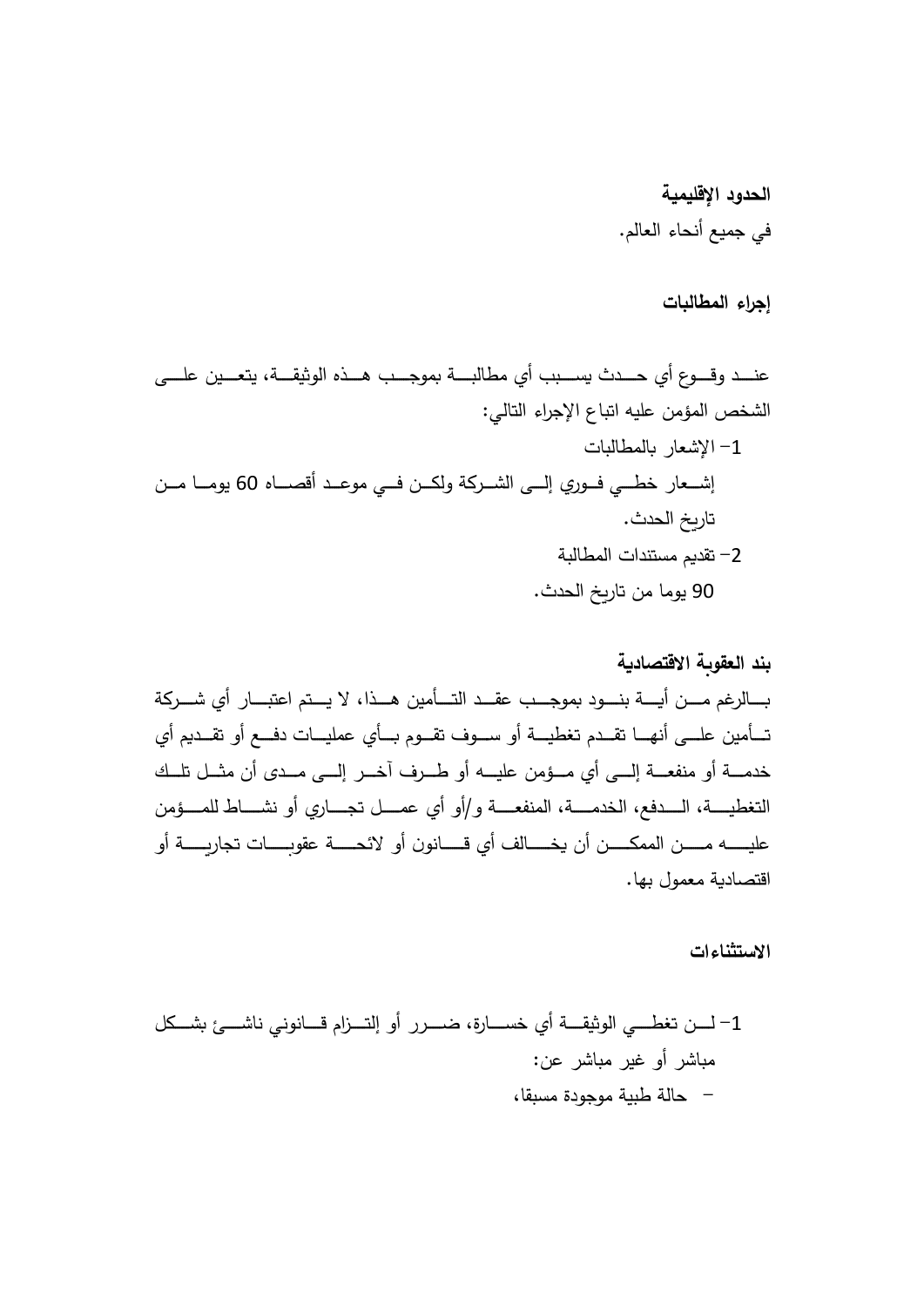- الإصــــابة المنزلــــة بــــالنفس ذاتيــــا بشـــكل متعمـــد، الإنتحـــار أو أي مـــن مثل تلك المحاولة أثناء ما يكون سليم العقل أو مجنونا.
- التعـــــــرض المتعمـــــد أو المقصـــــــود للخطــــــر (باســــتثناء فــــــى محاولـــــة لإنقاذ حياة إنسان)،
- الحـــــرب أو العمليـــــات الحربيـــــة، الغــــزو ، أعمــــال العــــدو الخـــــارجى، علأا برــــــــحـلا لا)، مأ برــــــــحـلا نــــــــلاعـإ مــــــــتـ اءوــــــــسـ (ةــــــــیـئادعلا لاــــــــمـ الأهليــــة، التمــــرد، الثــــورة، الإنتفاضــــة، العصــــيان، الشــــغب، العصــــيان المــــــدنـى، المـــــؤامرة، القــــــوة الـعســـــكريـة أو القـــــوة المغتصـــــبة، الأحكـــــــام العرفيــــة، أو حالــــة الحصـــــار ، أو أي مـــن الحــــالات أو الأســـباب التــــي ةیــــــــفرعلا ماــــــــكـحلأا ذیــــــــفنت وأ نعــــــــلاإ ررقــــــــت ر،اــــــــصـحلا ةلــــــــاح وأ الإعتقـــال، الحجـــر الصــــحى، لـــوائح الجمـــارك، أو التـــأميم وفقـــا لـــــ أو بموجب أمر أي حكومة أو سلطة عامة أو محلية،
	- العمل الإرهابي،
- اســــتخدام، إطــــــلاق أو تهربــــب المــــواد النووبــــة التـــــى يترتــــب عليهــــا بشـــكل مباشـــــر أو غيـــــر مباشـــــر تفاعــــل أو إشــــعاع نـــــووي أو تلـــــوث إشـــــعاعى. نشــــــر أو إســـــتخدام مـــــواد بيولوجيـــــة أو كيماويـــــة مســـــببة للأمـــــراض أو ســــــامة، إطــــــلاق مـــــواد بيولوجيـــــة أو كيماوىـــــة مســـــببة للأمراض أو سامة،
- أي فتـــرة يخـــدم فيهــــا أي مــــؤمن عليــــه مســـمـي فــــي القـــوات المســـلحة لأي دولـــــة أو جهـــــة دوليــــة، ســــواء فــــي الســــلم أو الحــــرب. فـــي مثـــل تلــك الحالــة، يتعــين علــي الشــركة، بنــاء علــي إشــعار خطــي مــن قبــل المـــؤمن عليـــه المســمـى، إعـــادة قســط التـــأمين بالتناســب عـــن أي فتـــرة خدمة من هذا القبيل،
- كونــــه فـــى خدمــــة أو فـــى مهمــــة مـــع أو يخضــــع لتـــدريب مـــع أي قـــوة عسكرية أو شرطية، أو ميليشيا أو تنظيم شبه عسكرى،
- أ) كـــون أى مـــؤمن عليــــه مســـمى تحـــت تـــأشر الكحـــول بـــأكثر مـــن الحـــد القـــــانونـي للكحــــول فــــي دمــــــه أو نَفَسُـــــه، أو ب) كــــون أي مــــؤمن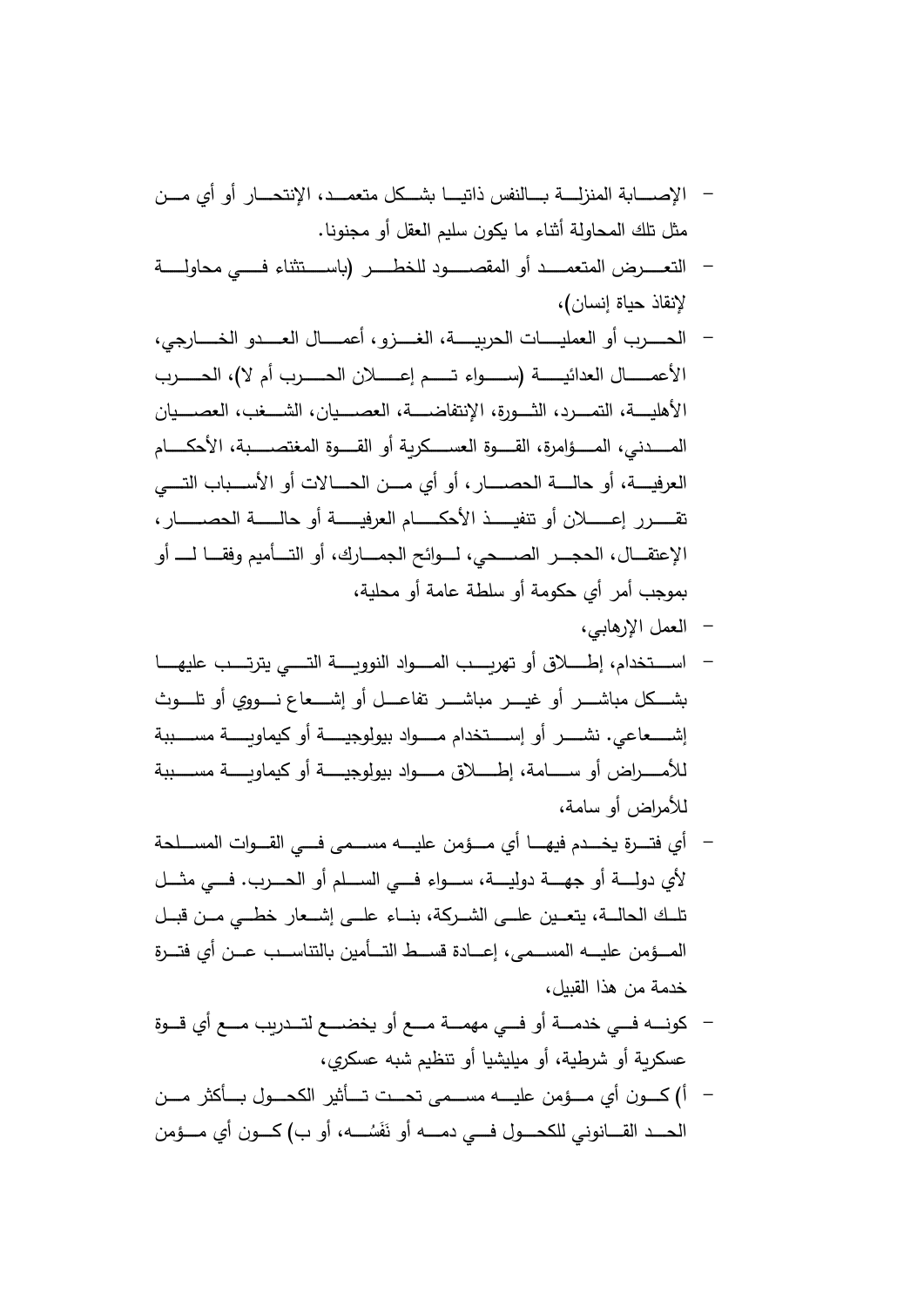عليـــــــه مســـــمى تحــــت تـــــأثير المخــــدرات أو المــــــواد المخـــــدرة إلآ إذا كانــت مثــل تلــك المخـــدرات أو المـــواد المخـــدرة تـــم إعطاؤهـــا مـــن قبــل طبيــب أو مـــا لـــم تكـــن موصــــوفة أو مـــأخوذة وفقــا لتوجيهـــات طبيـــب، أو ج) أي حـــــــادث يقـــــع أثنـــــــاء قيــــــام أي مـــــؤمن عليــــــه بقيـــــادة ســـــيارة بــــأكثر مــــن الـحــــد القـــــانونـي للكحــــول فــــي دمـــــه أو نفَسُـــــه، أو د) إســــاءة اســـتخدام الكحـــول، الكحوليــــات، إســــاءة اســـتخدام المخــــدرات، إســــاءة اســــتخدام المـــــذيب، إســـــاءة اســــتخدام العقــــاقير أو الحــــالات المدمنــــة من أي نوع،

- أي خســارة والتــي كــان ســبب مســاهم فيهــا هــو محاولـــة المــؤمن عليــه المســــمي ارتكـــــــــاب، أو المشـــــــاركـة المتعمـــــدة فــــــى أي تصــــــرف غيــــــر قــــــــانونــ<sub>ى</sub> أو أي مخالفــــــة أو محاولـــــــة مخالفـــــة القــــــانون أو مقاومــــــة الاعتقال من قبل المؤمن عليه المسمى،
- أي خســــارة تلحــــق أثنــــاء الطيــــران فـــي أي طــــائرة أو وســـيلة خاصــــة بالملاحــــة الجوبـــــة باســــتثناء كمســــافر ، تشــــمل الاســـتثناءات علـــــى سبيل المثال لا الحصر الطيار ، المشغل أو فرد طاقم الطائرة،
	- أي تكاليف متكبدة نتيجة لتقلب أسعار صرف العملات،
- عمليــــات العـــدوى البكتيرىـــــة باســـتثناء الإلتهابـــات القيحيــــة المتســـببة عن جرح عن طربق الخطأ،
- الطيـــــران فـــــي أي طـــــائرةِ مملوكــــة، مســــتأجرةِ أو مشــــغلة مــــن قبــــل أو نيابـــــة عــــن المــــؤمن عليـــــه المســــمـى أو أي شـــــركة تابعــــة أو شــــركة زميلة أو قريب للمؤمن عليه المسمى،
- ىـــــــلـع وأ يـــــــ فـرافـــــــسـم بوـــــــ ـرلا وأ ةداـــــــیـقلا نتـــــــمـ ةـــــــبـ رم يأ أ)( مشــــــاركة فــــي أي ســـــباق، اختبـــــار ســــرعة أو اختبــــار تحمــــل أو (ب) أي مركبة يتم استخدامها من القيادة البهلوانية أو المثيرة البارعة،
- أي مطالبــــــــة متســـــــببة عــــــن عـــــدوى انتهازيــــــة أو ورم خبيـــــث، أو أي حالـــة مـــرض أخــرى، فـــي حـــال، وقــت المطالبـــة، تـــم تشـــخيص حالـــة المـــؤمن عليــــه بأنــــه مصـــــاب بمـــرض الايـــدز (متزامنــــة نقــص المناعـــة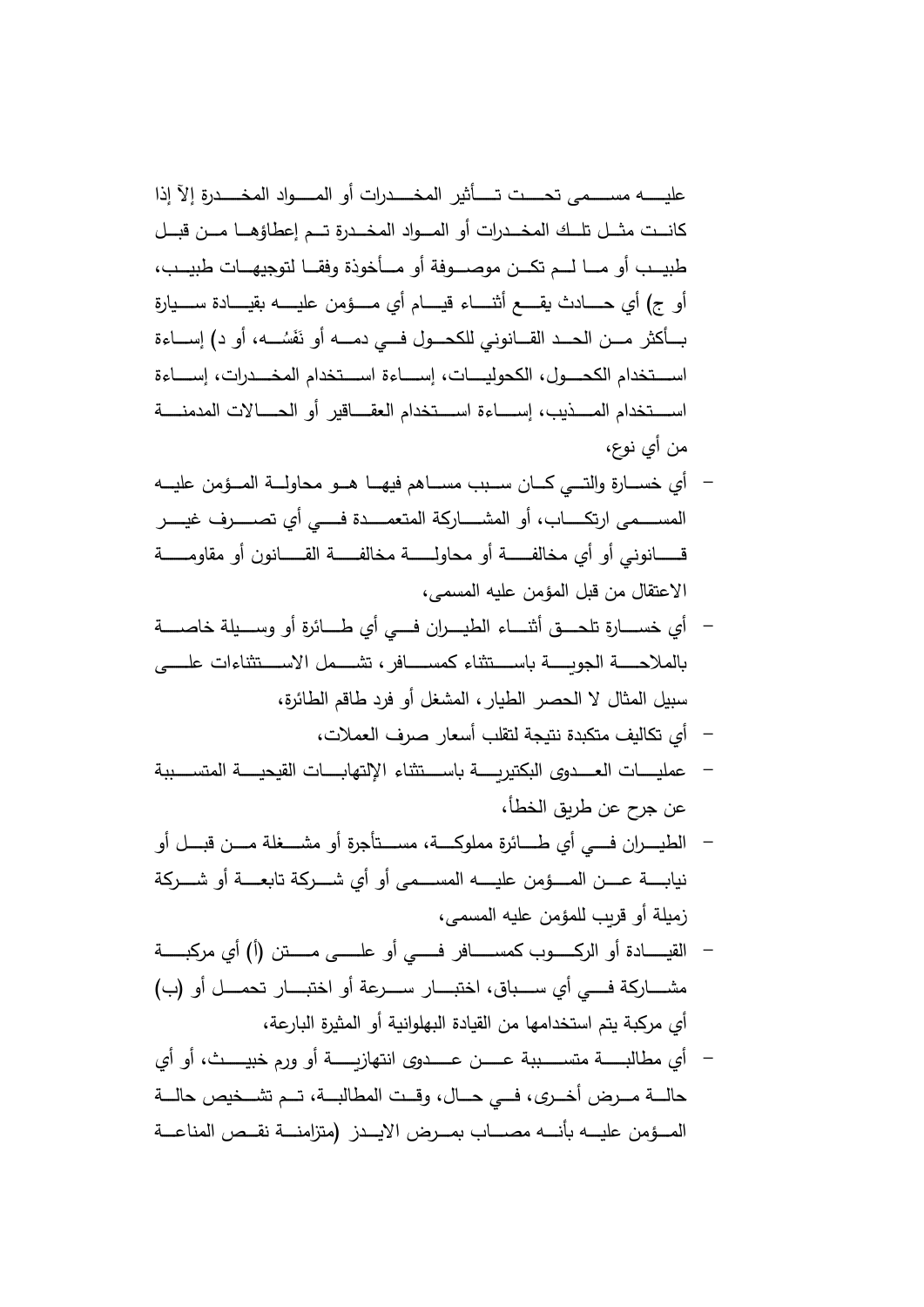المكتســـبة)، ايـــــه آر ســــي (مُركَـــب متعلـــق بمـــرض الايــــــــز) أو لديـــــه فحـــص دم إيجـــــابـي مضــــــاد لفيـــــروس اتــــش آي فــــي (فيــــروس نقـــص المناعة البشربة)،

- الأمـــراض المنقولــــة جنســـيا والحــــالات المعروفـــة بشـــكل شــــائـع بمـــرض َ ـــــیـلاا رم (يـــــسـ رآ هـــــ ـا ة)،بـــــسـتكملا ةـــــعـانملا صـــــقـن ةـــــنـمازتم (زد ُ بــــــ متعلـــق بمـــرض الايـــدز ) أو لديــــه فحـــص دم إيجــــابي مضـــــاد لفيـــروس اتــــش آي فــــي (فيــــــروس نقــــص المناعــــة البشــــــرية) و/أو أي علـــــة أو حالـــــة ذات صـــــلة بمـــــــــا فـــــى ذلــــك المشـــــتقات أو التغييـــــرات منهــــــا ، كبفما، تم اكتسابها أو تسبيها،
- أى خســـــارة تلحــــق أثنـــــاء مشـــــاركة المــــؤمن عليـــــه المســــمى فــــي أي ألعاب رياضية احترافية،
- أي رباضــــات، ألعـــاب رباضــــية أو أنشـــطة خطـــرة تـــؤدي أو تزبـــد مـــن إمكانيـــــة أي خســــــارة أو تــــدريب مــــن أجــــل أو المشــــاركـة فــــى الألـعــــاب الرياضــــــية التلامســـــية حيـــــث يكـــــون الـــــتلامس الجســــمانى بـــــين اللاعبين جزءا مقبولا من اللعب،
	- أي رباضات، ألعاب رباضية أو أنشطة خطرة،
- الاضـــطرابات العقليــــة، العصـــــبية أو العاطفيــــة ويشــــمل ذلـــك علــــي ســـــبيل المثـــــال لا الـحصــــــر اضـــــطرابات القلــــق النفســـــى، اضـــــطرابات الأكـــــــــــــــــــــــــــــطرابات النفســــــــــية، الاضــــــــــطرابات العاطفيـــــــــة، الاضـــــــطرابات الشخصــــــــية، إضــــــــطرابات إســـــــتعمال المــــــــواد، الاضـــــطرابات الجســـــــدية، اضـــــــطرابات الفصــــــل، الاضــــــطرابات الجنســـــية النفســـــية، اضــــــطرابات التوافـــــق، الاضــــــطرابات العقليـــــة العضوبة، التخلف العقلي والتوحد،
- الخـــــدمات، اللـــــوازم، أو المعالجـــــة، بمــــــا فـــــى ذلــــك أي فتــــرة إحتجـــــاز بمستشــفي والتـــي لـــم يـــتم التوصـــية بهـــا، اعتمادهــا والمصــــادقة عليهـــا على أنها لازمة طبيا من قبل أى طبيب،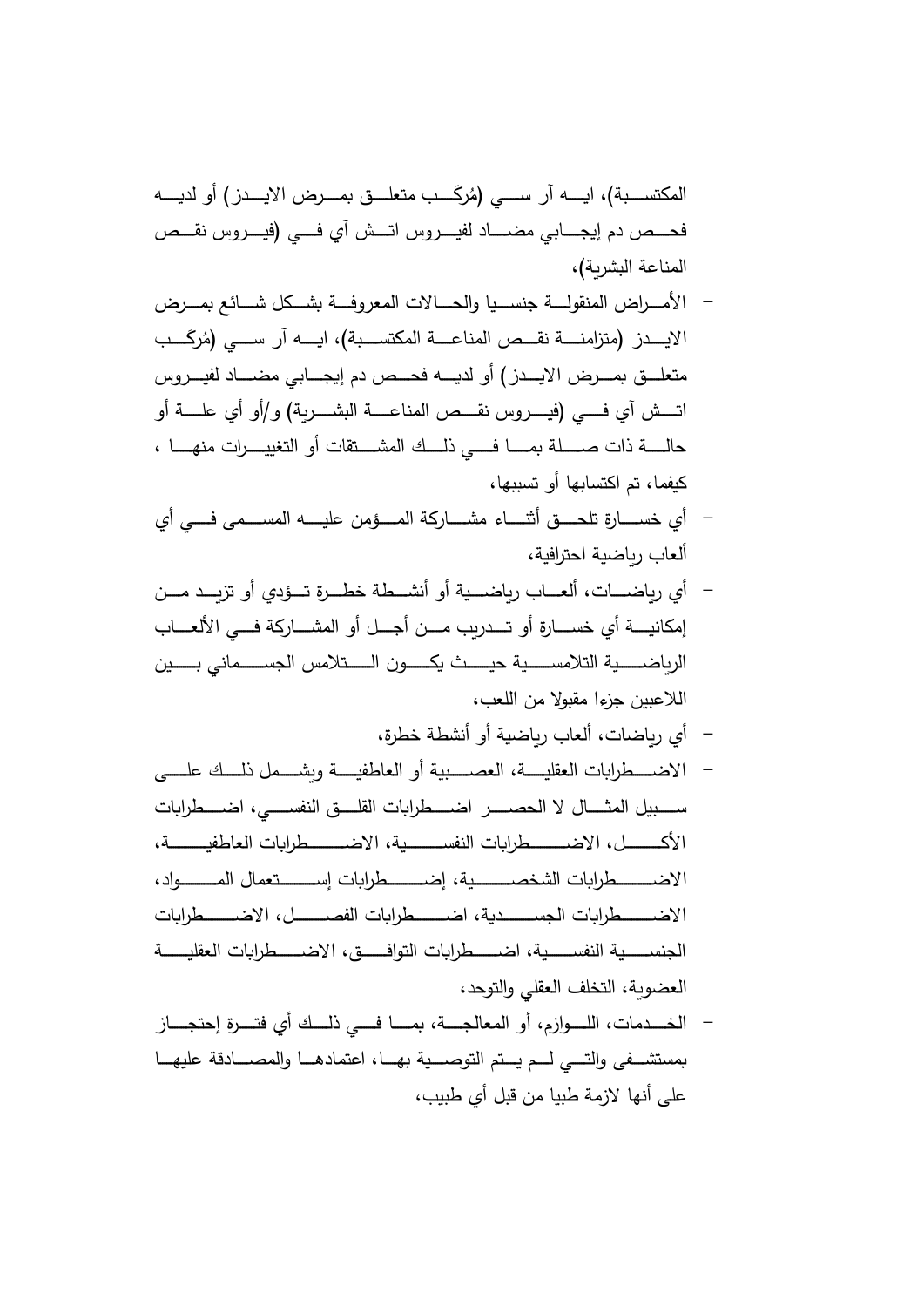- ةــــــــیـبطلا تاــــــــصـوحفلا رــــــــخـلأا تاــــــــصـوحفلا وأ ةــــــــیـنیتورلا ى یح لا ثــــــــ وـــــــكـت ن ةحـــــــصـلا يـــــــ فـعفـــــــضـ وأ ةیعوـــــــضـوم تارـــــــشـؤم يأ اكـــــــنـه تاـــــــــصـوح فوأ ةـــــــــ ـربتخملا ةیـــــــــصـیخشتلا تاـــــــــصـوحفلاو ة،ـــــــــ ـدایتعلاا لاــــصـتلاا قــــ ـرط نــــعـ ةــــتـبثم ةــــاقـعإ يأ ةــــلـاح يــــ فـاءنثتــــسـا ةعــــشـلأا ، بیبي طأر وضحو أبق لمسا - ةحاجرال أو ة راختیلاا ،ثداحل ةج نتی ءاستثنا ،ةلیمیجلتا - تاهوــــشـتلا قاتـــــ فةــــجـلاعم نعـــــ ةــــمـجانلا وأ ةئــــشـانلا تلااحـــــلاو ةــــیـقلخلا وأ امبســـــــح ةدیـــــــجلا ةیـــــــعیبطلا نانســـــــلأا اءنثتســـــــا نانســـــــلأا ةجـــــــلاعم تنتج ن ع ، ةاصإ - وأ ة ــــــوتلملا ة،فیعضــــــلا مادلأقــــــا لصــــــتی امــــــی فةدبــــــكتملا ف راـــــصـملا سـبت نـــــمـ ةـــــظـیلغ وأ ةبلـــــصـتم اءزـــــجـأ م،دـــــقـلا ریماـــــسـم ،نیمدـــــقـلا طــــــ ،مدق العبص افراظ أو أ،دجلال - ةـــــیـطاخملا تـــــحـت عـــــطـق ـــــكلـذ يـــــ فـاـــــمـ ف،رـــــحـنملا لـــــصـافلا اءـــــشـغلا أ/و ياحر جحیتصح و ،ه لخرآ - يت الءاضعلأ اعر زتایملع اهرعتب صینختم ءاطبأ ة بیرجت ، - ، تایمتطعلاوت اصوحفلاك لذي فا مل فلطا ة دیجلاة انلعا ُ <sup>م</sup> ــــفـ متــــیـ لا يــــتـلا تامدــــخـلا وأ يموــــكـح ىفــــشـتسم يأ ي َ - دــــقـملا جــــلاعـلا ، مسري أم دقتا لهجأن م - ةبـــــسـنلا صـــــحـفلاو ع،مـــــسـلا لئاـــــسـو ة،قـــــصـللاا تاـــــسـدعلا ت،اراـــــظـنلا صــــــــفول عفضــــــــ ة اصــــــــلإا تببســــــــت اذإ لاإ ،هتــــــــابی رت وأ اءودلــــــــا ا ، علسماو أر اص لإ - وأ ضاـــــــهـجإ ،ةدلاوـــــــلـاو لـــــــمـحلا ةیلـــــــسـانتلا ىـــــــثـنلأا اءـــــــضـعأ ضرـــــــمـ افـ و تلااــــــحـلا ةــــــ مزاوــــــلـلاو تامدــــــخـلا ــــــكلـذ يــــــ فـاــــــمـ ة،لــــــصـلا تاذ لكاـــــــــشـملا وأ باـــــــــصـخلإا مدـــــــــعـ جـــــــــلاعـ وأ صیخـــــــــشـتب ةـــــــــقـلعتملا الأ رخــــ ى لــــسـنلا دیــــدحت ل،فــــط باــــجـنإ ىلــــع ةردقــــلا مدــــعـ ةعلاقــــلا تاذ ،ةیحاجر الئلاسوالو تءااجرلإ اكذل يف ام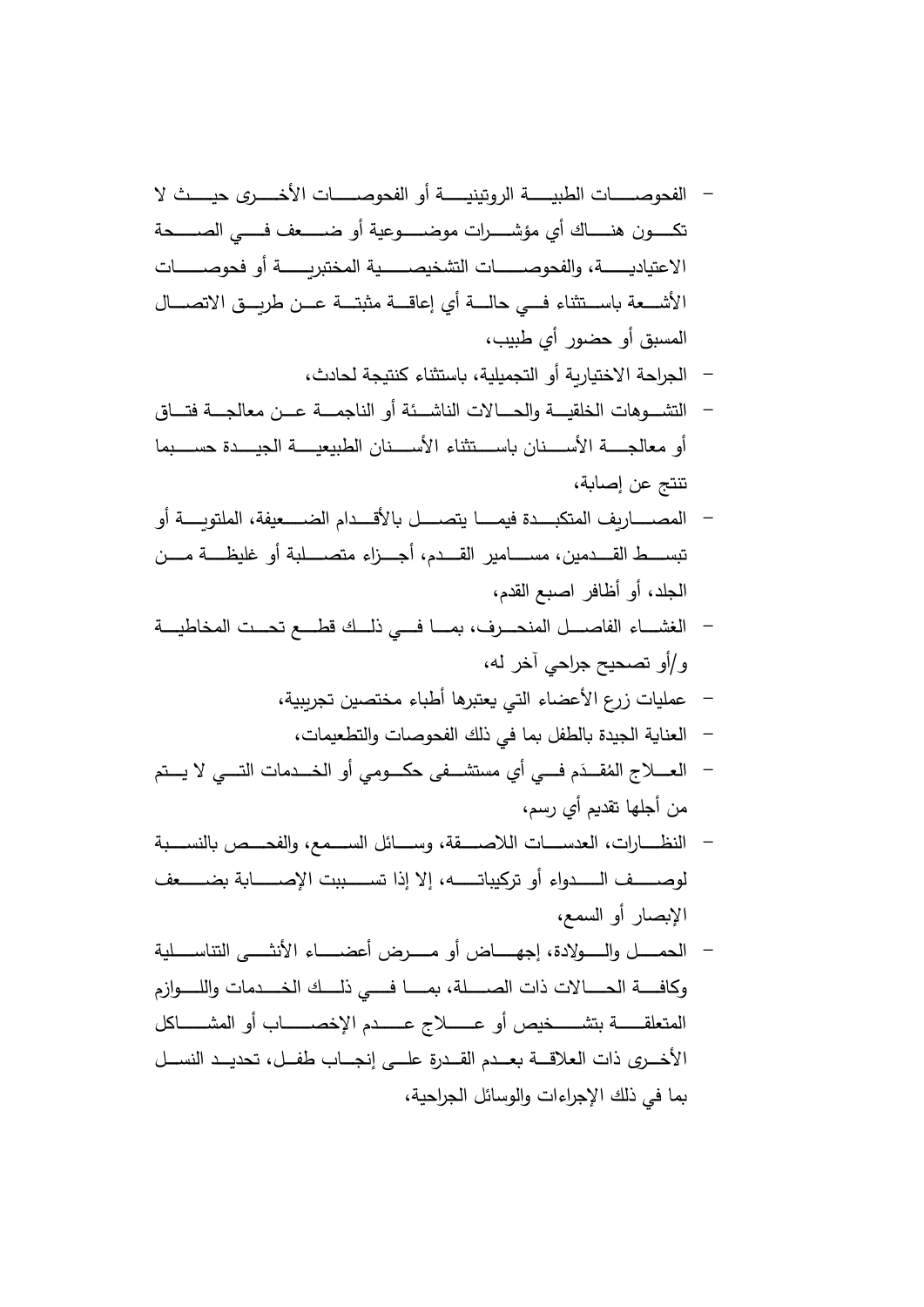- ةرــــشـابم رــــیـغلا ةراــــسـخلا ةــــقـفنلا وأو/ ةــــیـلاملا ةراــــسـخلا وأ عوــــنـ يأ نــــمـ الیرغ غم ، رخل آ شكد دحل م شكة اط

- المشــــــاركة فــــى الأنشــــطة المهنيــــة تحــــت الأرض أو التــــى تتطلــــب استخدام متفجرات،
- المعالجـــة الوقائيـــة، وبشـــمل ذلــك علــــى ســـبيل المثـــال لا الحصــــر أي تحصين و/أو تطعيم،
- المصـــــــــاريف المتعلقـــــــة بوســـــــائل منـــــــع الحمــــــل، أجهــــــزة الأطـــــــراف الصناعية، الأجهزة الطبية أو الوسائل الاصطناعية،
	- المعالجة الطبية المتخصصة بدون إحالة من أي طبيب،
- أي إجــــــراءات تتعلــــــق بالأســـــنان أو صــــــحة الفــــم أو الحشـــــوات أو التیجان الصناعیة من معدن نفس،
- المصـــــاريف المتكبـــدة نتيجــــة للمعالجــــة الاستقصــــائية غيــــر المحــــددة من قبل أى طبيب على أنها لازمة فورا،
	- اعتزام المؤمن عليه المسمى الهجرة،
		- تقصير أو إعسار الناقل العام،
- العمـــل الـــذي ينطـــوي علـــى عمـــال يـــدويين، خـــلاف مـــا هـــو خـــارج الخدمة،
- القيــــام بالـعمــــل علــــي أســـــاس دائــــم أو بموجــــب عقـــد والــــذي هـــو غيـــر متقطع، خلاف ما هو أثناء الوجود في رحلة ترفيهية،
- أي إرهــــابـي أو عضـــــو فـــــي تنظــــيم إرهـــــابـي، مهـــــرب مــــوإد مخــــدرة، أو متعهد أسلحة نووية، كيماوية أو بيولوجية،
- 2– هـــذه الوثيقــــة لاغيــــة و باطلــــة فــــي حــــال قيــــام المــــؤمن عليــــه بتقـــديم أي بيانـــات غيـــر صــــحيحة عنــد التقــدم بطلــب لهــذه الوثيقــة، ويشــمل ذلــك علـــي سبیل المثال لا الحصر ، عمر المؤمن علیه المسمى.